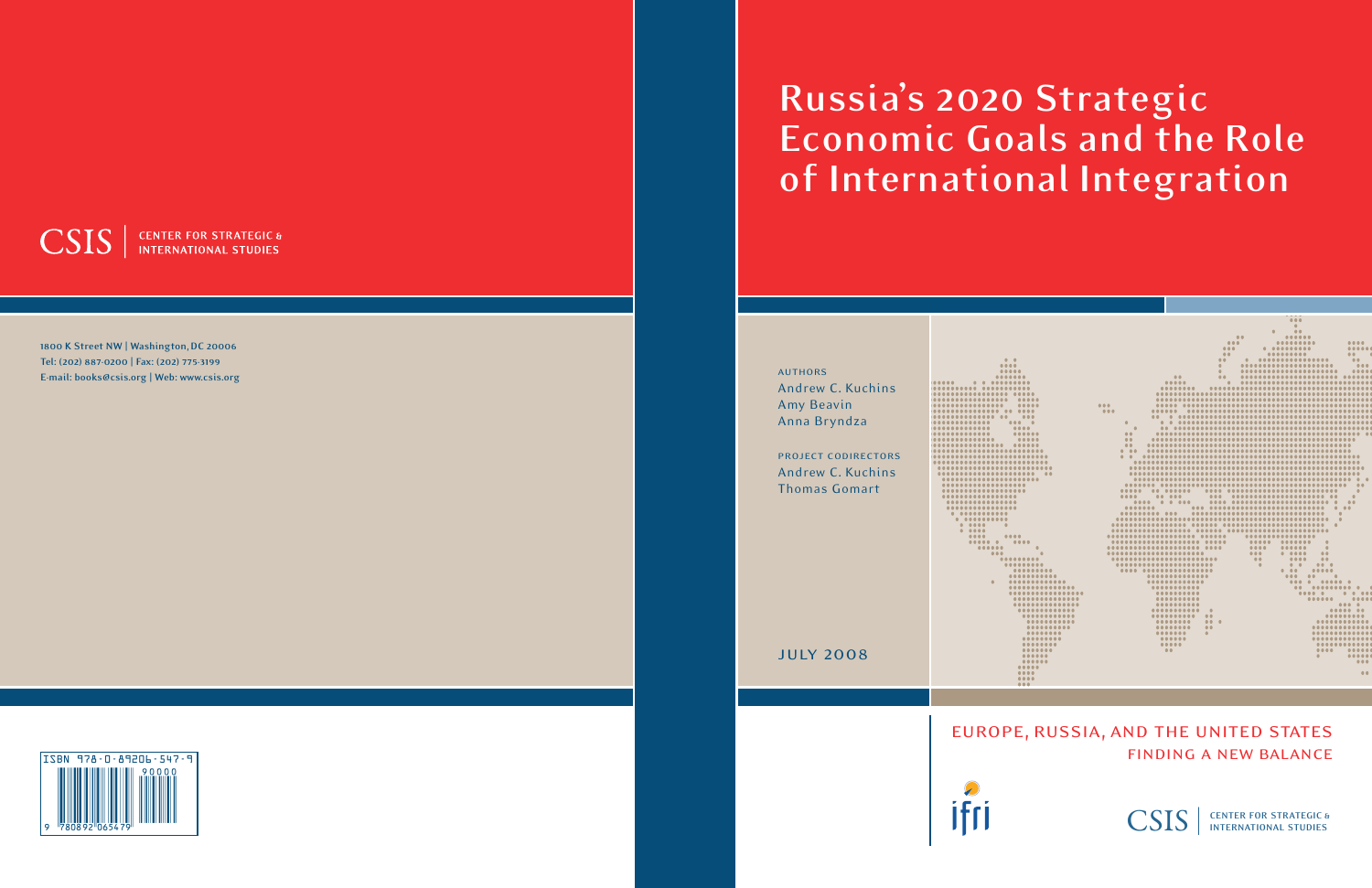# **Russia's 2020 Strategic Economic Goals and the Role of International Integration**

authors Andrew C. Kuchins Amy Beavin Anna Bryndza

project codirectors Andrew C. Kuchins Thomas Gomart

july 2008



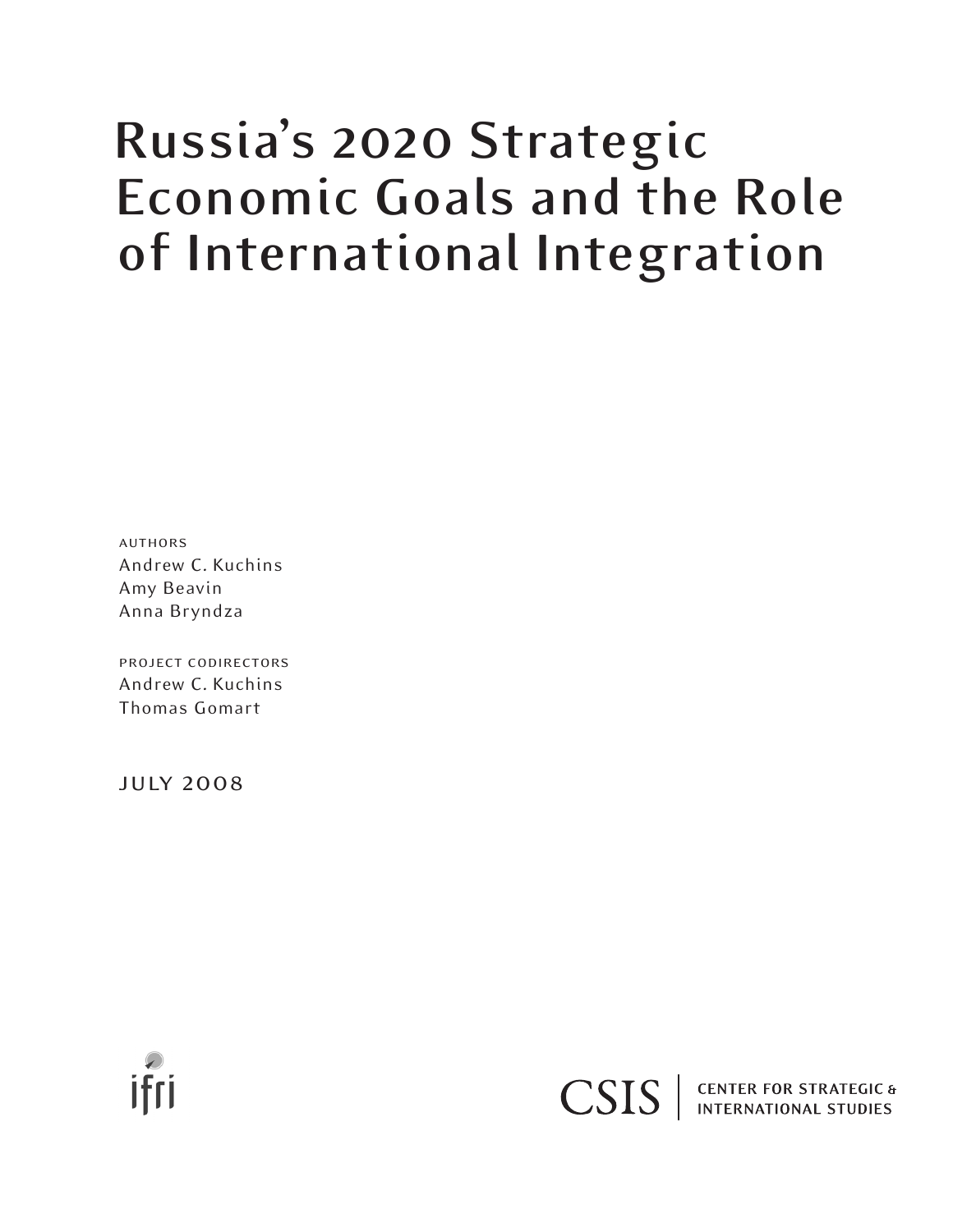#### **About CSIS**

In an era of ever-changing global opportunities and challenges, the Center for Strategic and International Studies (CSIS) provides strategic insights and practical policy solutions to decisionmakers. CSIS conducts research and analysis and develops policy initiatives that look into the future and anticipate change.

Founded by David M. Abshire and Admiral Arleigh Burke at the height of the Cold War, CSIS was dedicated to the simple but urgent goal of finding ways for America to survive as a nation and prosper as a people. Since 1962, CSIS has grown to become one of the world's preeminent public policy institutions.

Today, CSIS is a bipartisan, nonprofit organization headquartered in Washington, DC. More than 220 fulltime staff and a large network of affiliated scholars focus their expertise on defense and security; on the world's regions and the unique challenges inherent to them; and on the issues that know no boundary in an increasingly connected world.

Former U.S. senator Sam Nunn became chairman of the CSIS Board of Trustees in 1999, and John J. Hamre has led CSIS as its president and chief executive officer since 2000.

CSIS does not take specific policy positions; accordingly, all views expressed herein should be understood to be solely those of the author(s).

#### **About IFRI**

The Institut Français des Relations Internationales (IFRI) is a research center and a forum for debate on major international political and economic issues. Headed by Thierry de Montbrial since its founding in 1979, IFRI is a nongovernmental and nonprofit organization.

As an independent think tank, IFRI sets its own research agenda, publishing its findings regularly for a global audience.

With offices in Paris and Brussels, IFRI stands out as one of the rare French think tanks to have positioned itself at the very heart of European debate.

Using an interdisciplinary approach, IFRI brings together political and economic decisionmakers, researchers, and internationally renowned experts to animate its debates and research activities.

The opinions expressed in this publication are the authors' alone and do not reflect the official views of IFRI.

© 2008 by the Center for Strategic and International Studies and the Institut Français des Relations Internationales. All rights reserved.

ISBN: 978-0-89206-547-9

Center for Strategic & International Studies Institut Français des Relations Internationales Tel: (202) 775-3119 Tel: 33 (0) 1 40 61 60 00 Fax: (202) 775-3199 Fax: 33 (0)1 40 61 60 60 Web: www.csis.org Web: www.ifri.org

1800 K Street, NW, Washington, DC 20006 27 rue de la Procession, 75740 Paris Cedex 15, France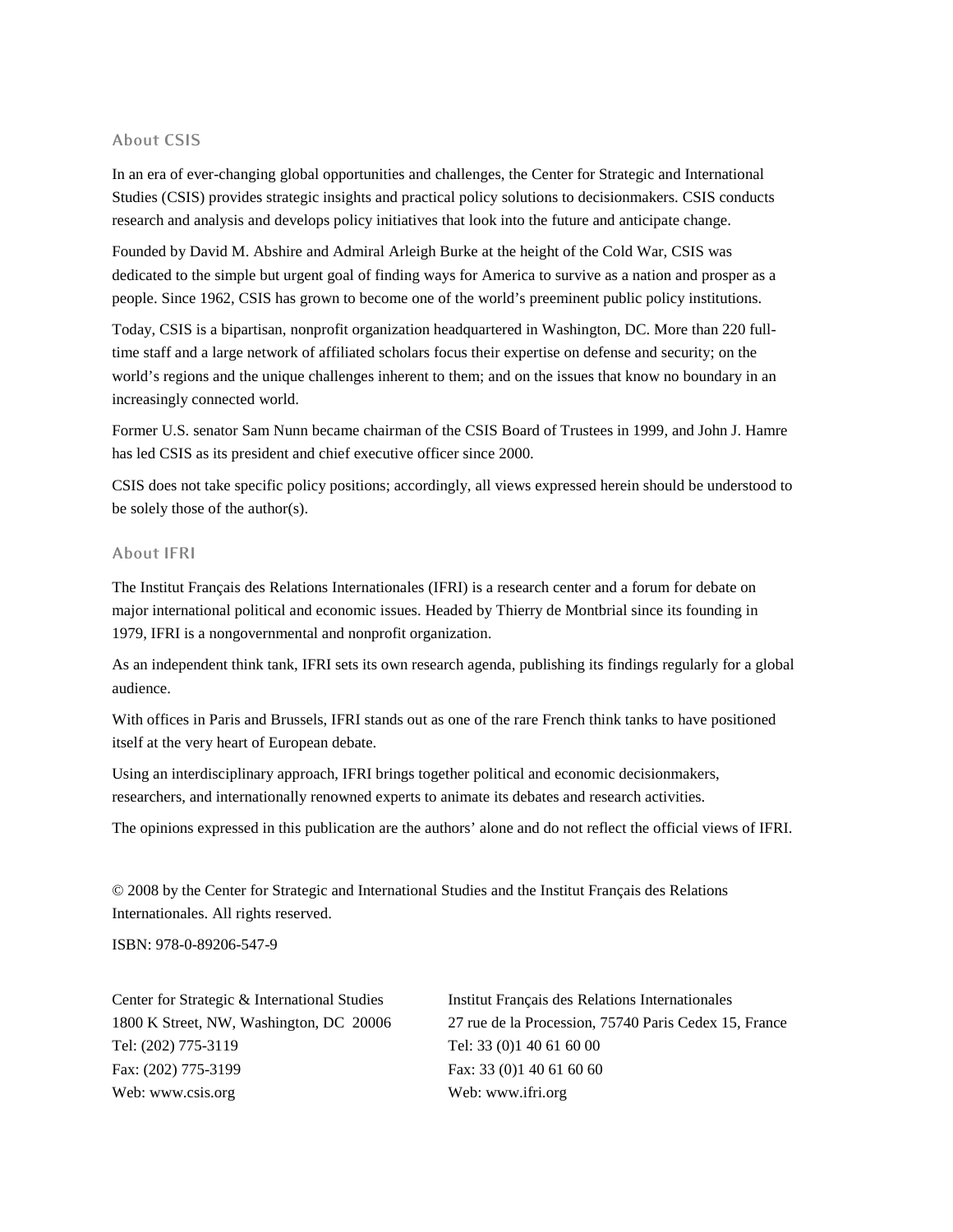# **Contents**

| Preface<br>iv                                                       |                                                          |    |                |  |
|---------------------------------------------------------------------|----------------------------------------------------------|----|----------------|--|
| The 2020 Concept: Dreams or Reality?                                |                                                          | 2  |                |  |
|                                                                     | The Strategic Concept and Three Scenarios of Development |    | $\overline{4}$ |  |
| Role of Trade in Attaining 2020 Goals                               |                                                          | 6  |                |  |
| The Role of Trade                                                   | 6                                                        |    |                |  |
| Integration with the West: The European Union and the United States |                                                          |    |                |  |
| Integration with the Commonwealth of Independent States and China   |                                                          |    |                |  |
| <b>WTO</b><br>15                                                    |                                                          |    |                |  |
|                                                                     | Role of Investment in Attaining 2020 Goals               | 17 |                |  |
| <b>Inward Investment</b>                                            | 17                                                       |    |                |  |
| <b>Outward Investment</b>                                           | 19                                                       |    |                |  |
| <b>Conclusion and Recommendations</b>                               |                                                          | 20 |                |  |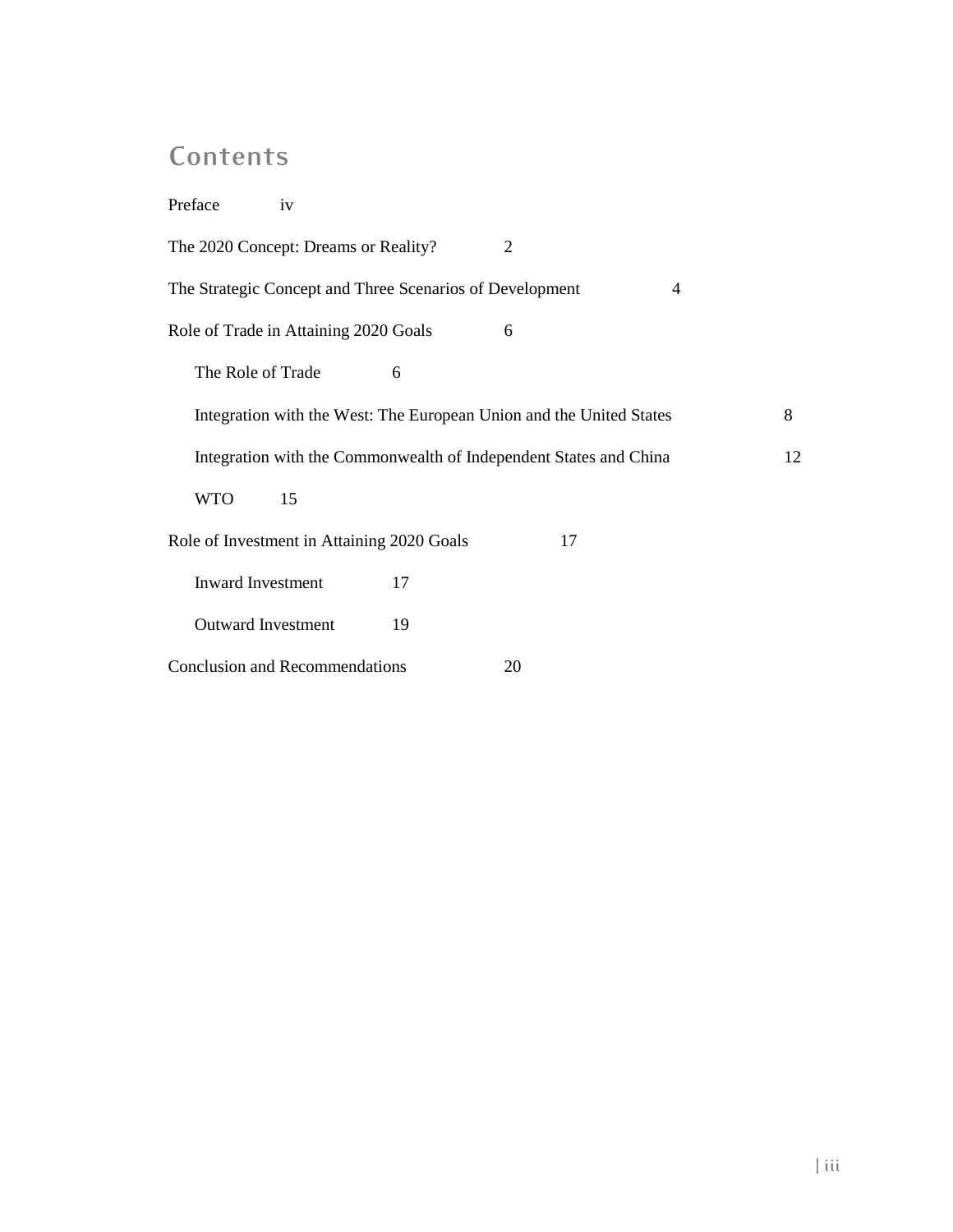### **Preface**

The joint CSIS/IFRI project "Europe, Russia, and the United States: Finding a New Balance" seeks to reframe this trilateral relationship for the relevant policymaking communities. We are motivated by the possibility that new opportunities may be emerging with leadership changes in Moscow and Washington. In particular, we hope that our analyses and recommendations will be useful as France takes over the chair of the European Union on July 1, 2008.

The title of the project reflects our sense that relations among Europe, Russia, and the United States have somehow lost their balance, their equilibrium. The situations of the key actors have changed a great deal for a variety of reasons, including but not limited to the wars in Afghanistan and Iraq, the expansion of NATO and the European Union, and the unexpectedly rapid economic recovery of Russia. At a deeper level, we find ourselves somewhat perplexed that nearly 20 years after the collapse of the Berlin Wall and the subsequent conclusion of the Cold War relations among Europe, Russia, and the United States seem strained on a multitude of issues. In Berlin in June 2008, President Dmitri Medvedev of Russia invoked the language articulated 15 years earlier by then-Presidents Bill Clinton and Boris Yeltsin about "unity between the whole Euro-Atlantic area from Vancouver to Vladivostok." Despite many achievements over the past 15 years, it is hard not to conclude that collectively we have underachieved in building greater trust and cooperation. We are convinced that, for enhanced European as well as global security, we must increase the level of trust and cooperation among the transatlantic allies and Russia and that this cooperation must rest on a firm economic and political grounding.

We humbly acknowledge that we have no "magic bullet," but we hope that the series of papers to be published in the summer and fall of 2008 as part of this project may contribute to thinking anew about some of the challenging issues that we in Europe, Russia, and the United States collectively face. We are very grateful to the excellent group of American, European, and Russian authors engaged in this task: Pierre Goldschmidt, Thomas Graham, Rainer Lindner, Vladimir Milov, Dmitri Trenin, and Julianne Smith. We also want to thank Keith Crane, Jonathan Elkind, Stephen Flanagan, James Goldgeier, Stephen Larrabee, Robert Nurick, Angela Stent, and Cory Welt, participants in the workshop held on May 16, 2008, in Washington, D.C., for their rich and thoughtful comments about the papers and the project. Finally, we want to thank Amy Beavin, research associate of the Russia and Eurasia Program at CSIS and Catherine Meniane and Dominic Fean of the Russia/NIS Center at IFRI for their indispensable support in making all aspects of the project a reality.

This project is the continuation of the IFRI/CSIS transatlantic cooperation started in 2006. We would like to thank warmly our financial supporters—France Telecom, the Ryan Charitable Trust, and particularly the Daimler **Fonds**.

By publishing some articles in Russian, *Russia in Global Affairs* will also take part in this project.

| <b>Thomas Gomart</b> | <b>Andrew Kuchins</b> |
|----------------------|-----------------------|
| <b>IFRI</b>          | CSIS                  |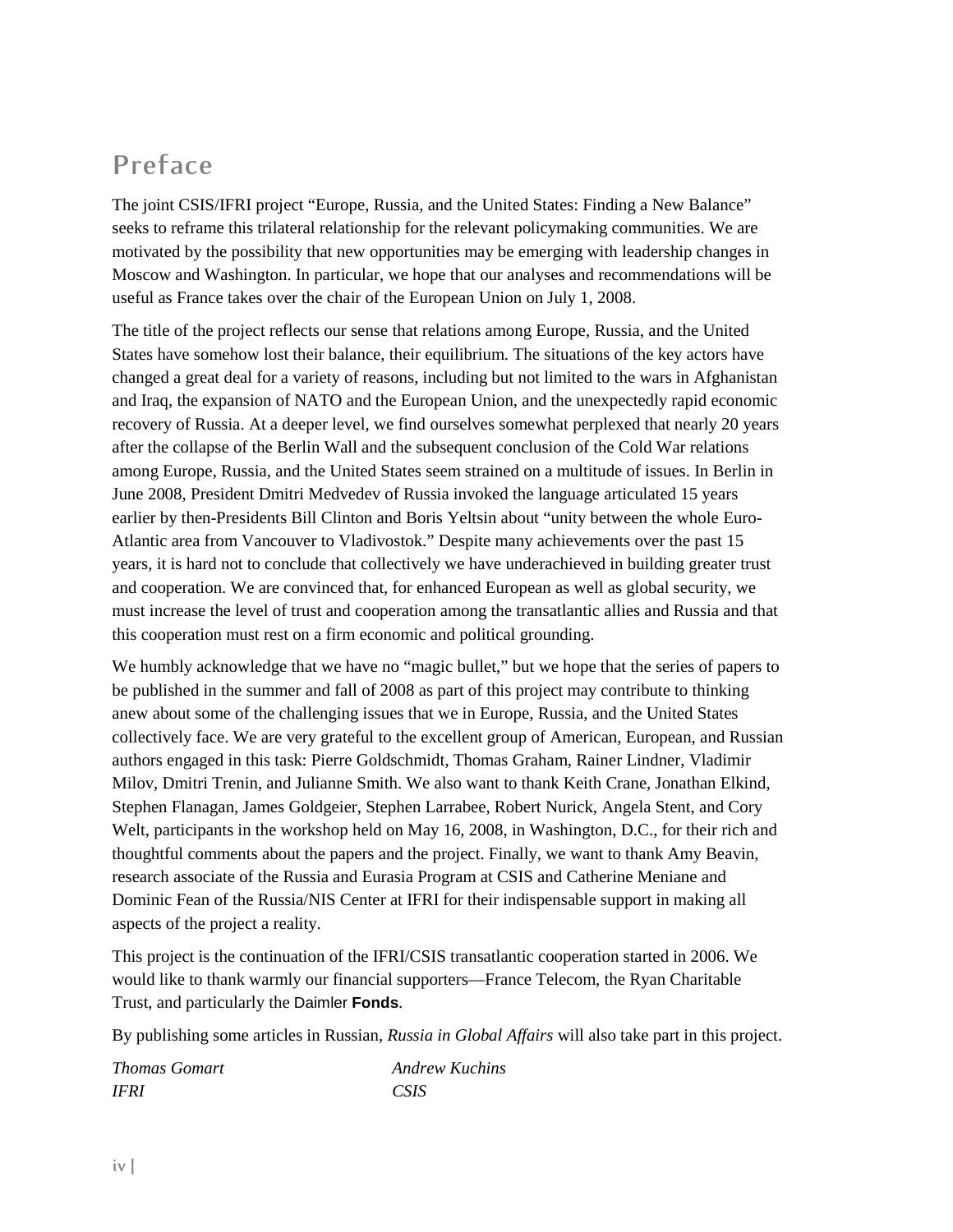# **RUSSIA'S 2020 STRATEGIC ECONOMIC GOALS AND THE ROLE OF INTERNATIONAL INTEGRATION**

**Andrew C. Kuchins, Amy Beavin, and Anna Bryndza<sup>1</sup>**

-

In the mind of Vladimir Putin, Russia is destined to be a world leader. Even in 1999, when Western powers—and most Russians themselves—had written the country off as bankrupt and chaotic, Putin envisioned the future Russia as politically stable and economically prosperous. To translate his ideas into a plan of action, then–Prime Minister Putin tasked German Gref, thendirector of the Center for Strategic Reform and soon-to-be-named minister of economic development and trade, with drafting a development strategy that was published on the eve of Putin's presidency and came to be known as the "Millennium Statement." Near the end of his presidency in 2007, Putin again tasked Minister Gref to update the strategic plan, and the result was formulated into the "Concept of Long-term Socioeconomic Development of the Russian Federation," which the Ministry of Economic Development and Trade published in September  $2007<sup>2</sup>$ 

The ultimate goal of the Concept is for Russia to become one of the world's top five economies and, along with this, to establish itself as a leader in technological innovation and global energy infrastructure, as well as a major international financial center. By establishing itself as a leading economic power, Russia can also continue to improve domestic living conditions to the level of developed countries and safeguard its national security interests. Much more than a narrow domestic strategy, the Concept places Russia in an international context, where the rest of the world is treated either as a reference point or a vehicle for achieving its goals. Thus, Russia is intrinsically a part of the world community, using international economic integration to achieve domestic goals.

In this paper we seek to assess how efforts to implement the Concept may affect Russia's ongoing integration into the global economy and, in particular, how trade and investment ties with Europe and the United States are envisioned to facilitate modernization and diversification of the Russian

<sup>&</sup>lt;sup>1</sup> Andrew C. Kuchins is a senior fellow and director of the Russia and Eurasia Program at CSIS in Washington, D.C. Amy Beavin is a research associate with the CSIS Russia and Eurasia Program. Anna Bryndza is a research assistant at UX Consulting in Washington, D.C.

<sup>&</sup>lt;sup>2</sup> "Kontseptsiia dolgosrochnovo sotsial'no-ekonomicheskovo razvitiia Rossiiskoi Federatsii" [The Concept of Long-term Socioeconomic Development of the Russian Federation to 2020], Ministry of Economic Development and Trade, Moscow, September 2007, http://www.economy.gov.ru/wps/wcm/myconnect/ economylib/mert/welcome/economy/macroeconomy/administmanagementdirect/doc1202863991297.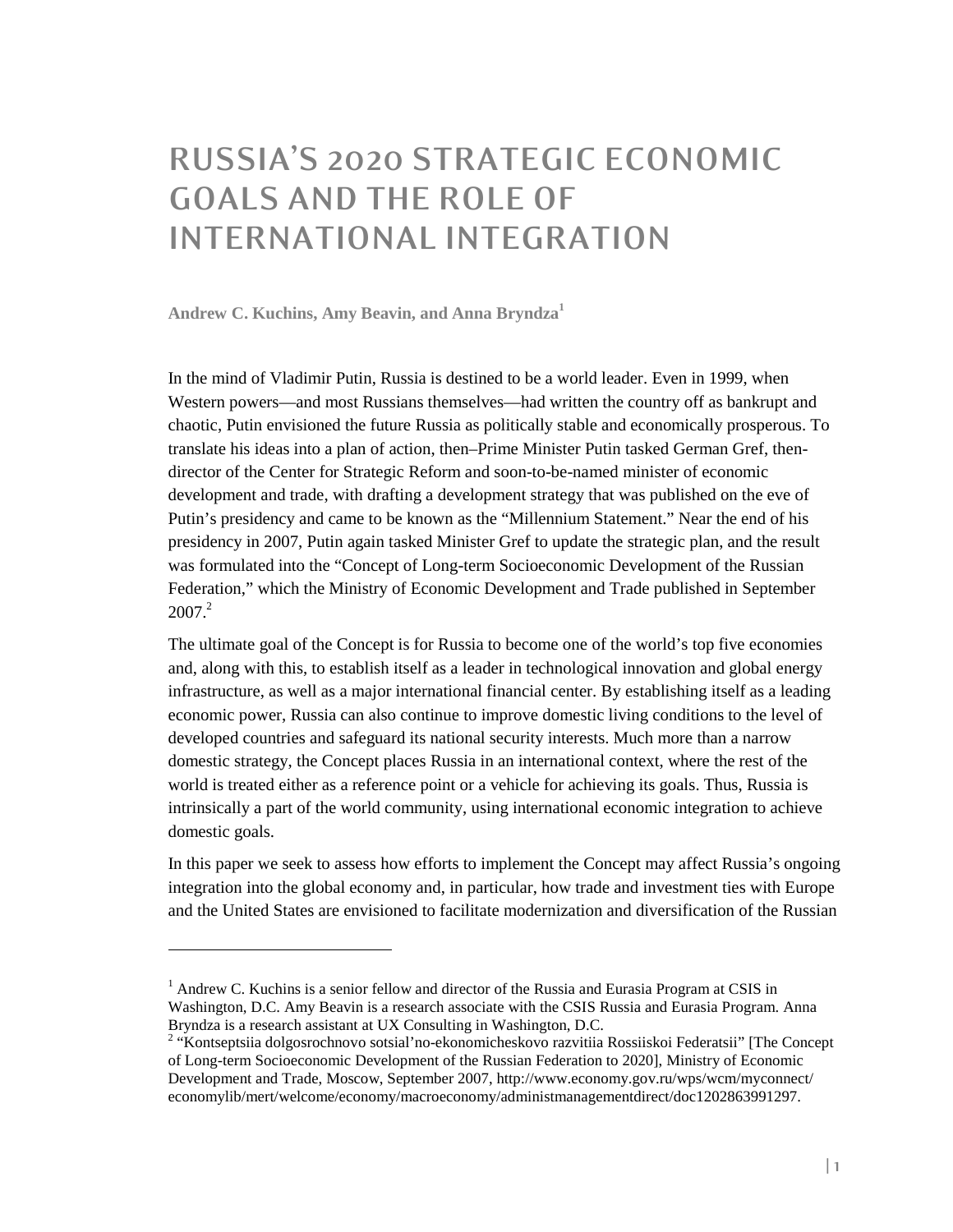economy. To highlight the roles of the United States and Europe, we will contrast them with the roles of China and the Commonwealth of Independent States (CIS), the two other key vectors of Russian economic development to 2020.

# **The 2020 Concept: Dreams or Reality?**

As with any vision statement, the question arises as to whether the Concept provides realistic goals that will transform Russia or whether it is more a result of wishful thinking. Prime Minister Putin believes that these goals are the bare minimum of what Russia should strive to achieve, while Minister of Finance Alexei Kudrin is preparing to respond with his own 2023 financial plan. Expected to be much more conservative than the Concept, Kudrin's plan will defy Minister of Economic Development Elvira Nabiullina's 2020 per capita income prediction of \$2,700.

During an April meeting in the Ministry of Finance, Kudrin pointed to the fiscal irresponsibility of raising government expenditures while simultaneously reducing taxes.<sup>3</sup> He argued further that it is impossible to continue increasing state expenditures at an average annual rate of 30 percent, which has characterized the last three years. Such growth is unsustainable and needs to be curtailed.<sup>4</sup> Kudrin's insistence on returning to a sensible fiscal policy calls into question the realization of the Concept's ambitious projects.

In evaluating the degree to which the Concept is realistic, one seeks answers to three key questions: Is the projected growth rate of GDP as a primary measure of economic performance attainable? Is the outlined strategy to attain such economic results viable? And, finally, can and how will the aforementioned strategy be financed?

Kudrin's criticism dealt with the latter issue, as he questioned the availability of funds for the ambitious investment projects the Concept called for. The remaining two questions are interrelated and yet are separate as they pertain to two distinct issues: the end result and the path toward it. The Concept projects a compound annual growth rate of slightly more than 6 percent between the present and 2020. Most analysts agree that expectations of up to 7 percent growth are quite reasonable. Moscow-based investment bank Troika Dialog believes such growth to be achievable, while Deutsche Bank argues that Russia is "yet to discover the boundaries of its potential."<sup>5</sup> Goldman Sachs chief economist Jim O'Neill holds a differing opinion, forecasting a dismally low annual growth of 3.3 percent from 2010 to 2015, which is to drop to 2.9 percent from 2015 to 2020.<sup>6</sup> O'Neill bases such a dim outlook for Russia's future on the size of the

<sup>3</sup> "Aleksei Kudrin gotovit 'kontseptsiu-2023'" [Alexei Kudrin Is Preparing "Concept-2023"], *Kommersant*, no. 59 (3876). April 9, 2008.

<sup>4</sup> Ibid.

<sup>&</sup>lt;sup>5</sup> Troika Dialog, "Strategy 2020: Dreams and Reality," Moscow, April 2008; Yaroslav Lissovolik,

<sup>&</sup>quot;Russia's Comeback: From Fragmentation to Integration," PRIME-TASS, May 5, 2008, http://www.primetass.com/news/show.asp?topicid=65&id=437858.

<sup>6</sup> William Mauldin and Alex Nicholson, "Goldman's O'Neill Says Russia Economic Growth to Slow," Bloomberg, June 8, 2008.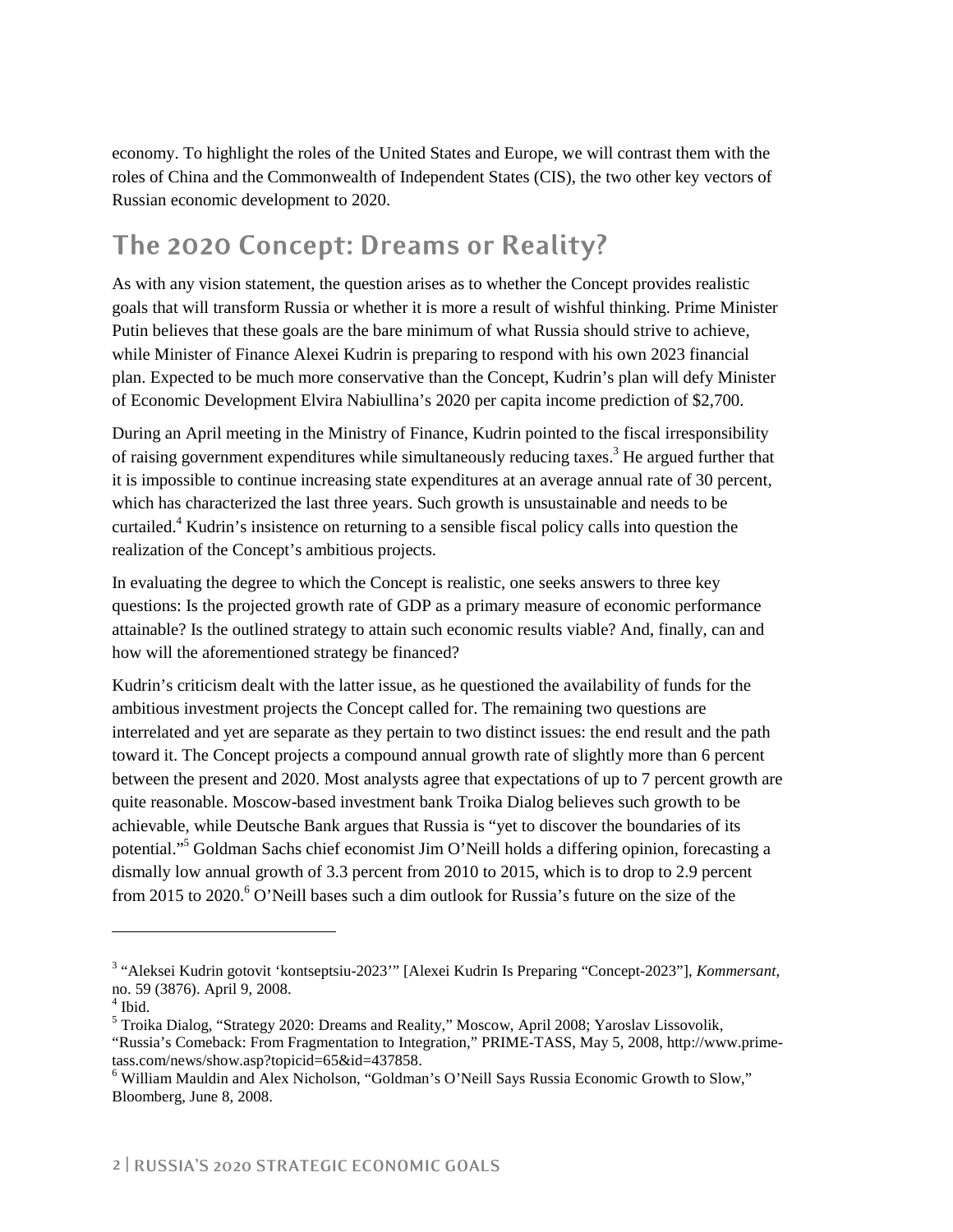country's workforce and productivity relative to rising economic giants like India and China. Notwithstanding such dissenting views, the general consensus on the viability of the Concept's economic goals is favorable.

There is no such consensus on the proposed strategy of achieving these results. The assumptions underlying the Concept are called into question. Troika Dialog analysts, for example, are highly skeptical of the assumption that the current account deficit predicted by the Concept as early as 2010 can be sustainable.<sup>7</sup> Also questionable is the desirability and ability of reaching the planned level of investment of nearly 40 percent. Such an increase in investment will deliberately change Russia's growth model, currently propelled by domestic consumer demand.

Indeed, Russian industry is focused on meeting domestic consumer market demand rather than export sectors selected for diversification and innovation. The choice of industries to become high-technology exports, as with industrial policies in other countries, is politically driven. Many of them, such as aviation and shipbuilding, are part of the defense sector. Already, trade in the military-industrial complex accounts for the majority of scientific and high-technology exports while comprising a rather small share of total trade. President Putin himself linked technological progress, 2020 goals, and defense in a February 2008 speech, when he pointed out that "new breakthroughs in bio-, nano-, and information technology could lead to revolutionary changes in weapons and defense."<sup>8</sup>

Speaking in defense of the innovative development, Putin expressed strong conviction that it is the only alternative to stagnation and decline, linking it again with national security:

What choice can there be between the opportunity to become a leader in economic and social development, a leader in ensuring our national security, and the threat of losing our economic standing, losing our security, and ultimately even losing our sovereignty?<sup>9</sup>

Innovation within the military-industrial complex will undoubtedly have an impact on the rest of the economy, but this impact may be much more limited than the Concept predicts.

In general, the importance of Russia's international position and the critical role of trade in innovation and diversification of the Russian economy, are heavily stressed, but should not be overstated. The Concept states that "structural diversification of the economy will become evident in the composition of exports."<sup>10</sup> This is true, but the correlation is not one-to-one. For example, while oil and gas comprise in excess of 60 percent of total exports, they account for only about 25 percent of Russian economic activity, reflecting the fact that much of Russian manufacturing is focused on the domestic market.

<sup>&</sup>lt;sup>7</sup> Troika Dialog, "Strategy 2020."

<sup>&</sup>lt;sup>8</sup> Vladimir Putin, Speech at Expanded Meeting of the State Council on Russia's development strategy through to 2020, Kremlin, Moscow, February 8, 2008, http://www.kremlin.ru/eng/speeches/2008/02/08/ 1137\_type82912type82913\_159643.shtml.

<sup>&</sup>lt;sup>9</sup> Ibid.

 $10$  Concept, p. 31.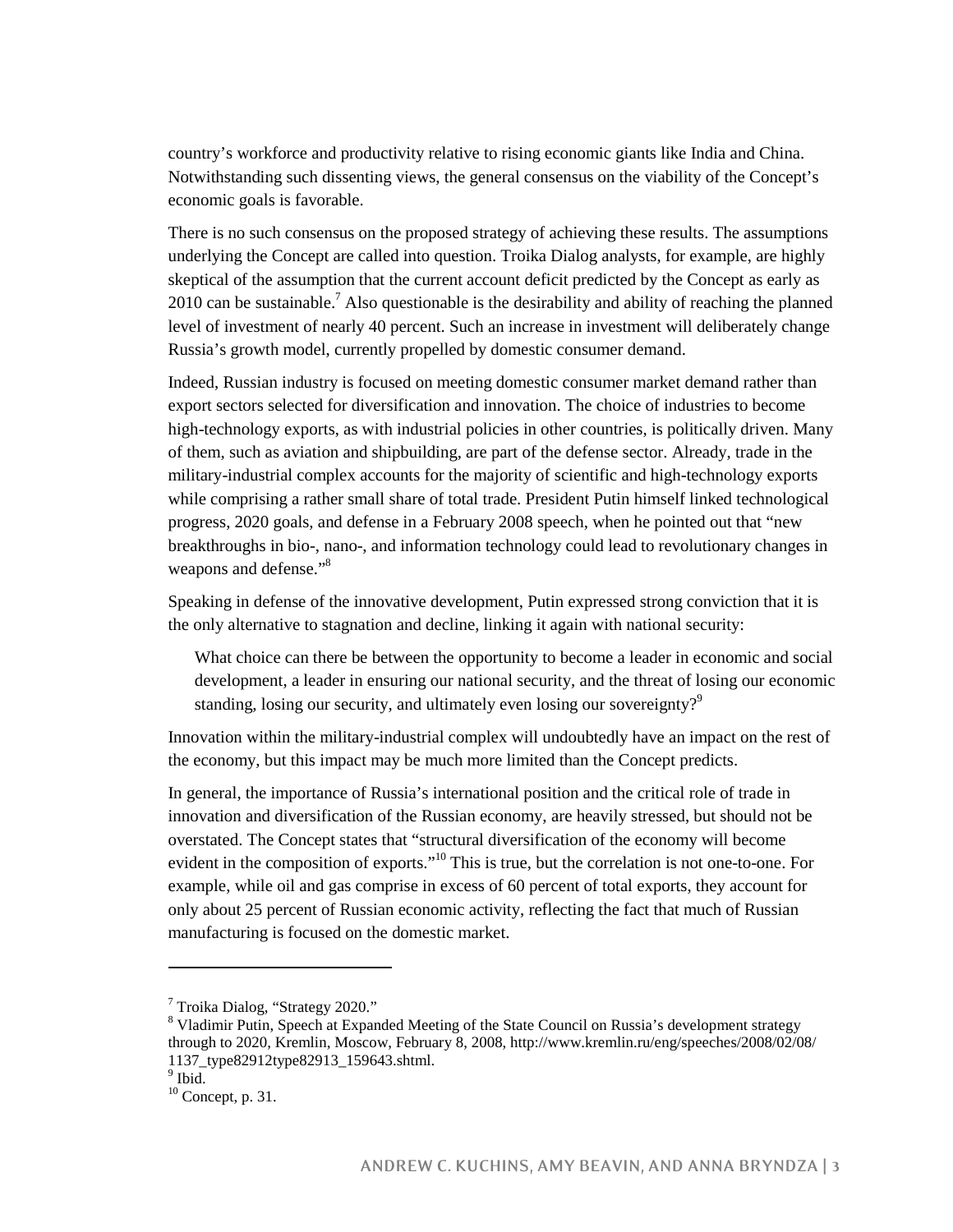It is evident that the Concept has many shortcomings, and the answers to two out of three questions we posed are not encouraging. While the economic growth goals are potentially attainable, the strategy for reaching them and the underlying assumptions may be misguided. Furthermore, the Concept was conceived under the assumption of virtually unlimited resources, which is already questioned by the Ministry of Finance. Lacking in clear means of achieving its goals as requested by Putin, the Concept does what its name suggests: it conceptualizes a different economic future for Russia. The strategy might change, but the goals have staying power.

Russia's foreign economic policy can either aid or hinder the achievement of the goals set out in the Concept. Membership in the World Trade Organization (WTO) remains an overarching goal for Russia, but the country's geographical position allows for consideration of different vectors and partners for economic integration. While Europe retains its dominant status in the international integration of the Russian economy, the alternative vectors of integration (Asia and the Commonwealth of Independent States) increase their importance, playing very different roles in Russia's economic development.

# **The Strategic Concept and Three Scenarios of Development**

The major thrust of the Concept is that the Russian economy remains overly dependent on energy exports while the global economy is becoming increasingly competitive, driven by a shifting balance of financial power to developing countries, regional economic integration, and technological innovation. Relying predominantly on income from energy resources leaves Russia in an inherently unstable economic position; thus to become a global economic power, Russia must move toward innovation-based development.

The Concept outlines a development strategy using Russia's current competitive advantages in energy, transport, and agriculture; creating a scientific and technological complex to enable specialization in high technology; diversifying the structure of the economy; creating economic and social conditions that support development of the best human capital; and developing democracy and the protection of rights and freedoms.<sup>11</sup> While the Concept assumes identical external economic conditions, it offers three alternative scenarios.

The first and certainly least desirable is the inertia scenario, which is basically a continuation of the resource-export based model of development, even as production of hydrocarbons gradually decreases. Innovation and the competitiveness of Russian goods will decline, while income disparities within Russia will increase and regional economic integration processes stagnate. GDP growth will fall to around 3 to 3.5 percent by 2015, and between 2008 and 2020, GDP will increase by only 1.6 times. As a result of such slow growth, the Russian government will be

 $11$  Ibid., pp. 8–9.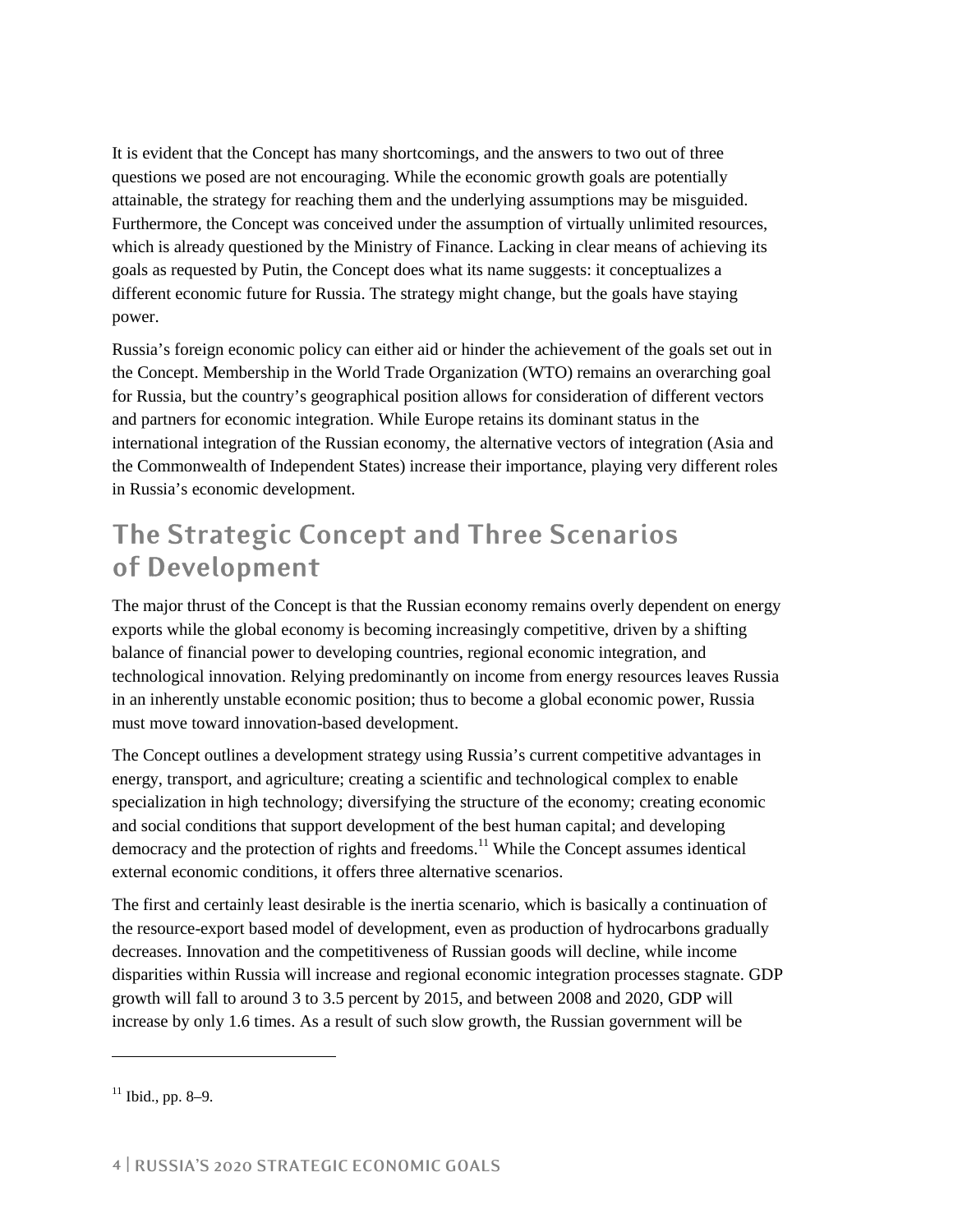unable to implement its plans for social development, national security, and strengthening Russia's position in the world.<sup>12</sup>

The second scenario offers a moderately better outcome than the first. In this case, Russia succeeds in maximizing productivity and growth in the energy sector, with dramatic improvements in the efficiency of extracting techniques and power generation. Similarly, Russia manages both to diversify its export destinations and modernize transportation infrastructure. Innovation, however, is limited to the energy sector, meaning that the country remains uncompetitive in manufactured goods and below potential in terms of human capital. GDP growth in this scenario is slightly better, falling gradually to 5.5 percent by 2015, then to 4.5 to 5.5 percent by 2020, though this is still too low to meet the government's goals for social development and national security. Likewise, Russia's global leadership is restricted to the energy sphere and the economy remains dependent on imported technology and fluctuating energy prices.

The optimal scenario envisaged in the Concept is that of innovation-based development. Here Russia is able to broaden its comparative advantage beyond the sphere of energy and natural resources and become a leader in technology as well. As a result, it is successful in integrating both into world markets and with its CIS neighbors. In addition, Russia will significantly reduce the gap in living standards between itself and developed nations, with per capita GDP increasing to \$21,000 by 2015 and \$30,000 by 2020.<sup>13</sup> Russia's portion in global GDP will rise from 2.6 percent in 2006 to 3 percent by 2015 and then to 3.4 percent by 2020.<sup>14</sup>

The innovation-based growth strategy outlined above involves two very distinct processes: *modernization* and *innovation*. The first process, modernization, involves transfer and adoption of the technological advancements of the West through trade and investment policies. The second process, innovation, involves moving beyond simply adopting current technologies to developing new ones.

<sup>12</sup> Ibid., pp. 22–23.

 $^{13}$  Ibid., p. 26.

<sup>14</sup> Ibid., p. 26.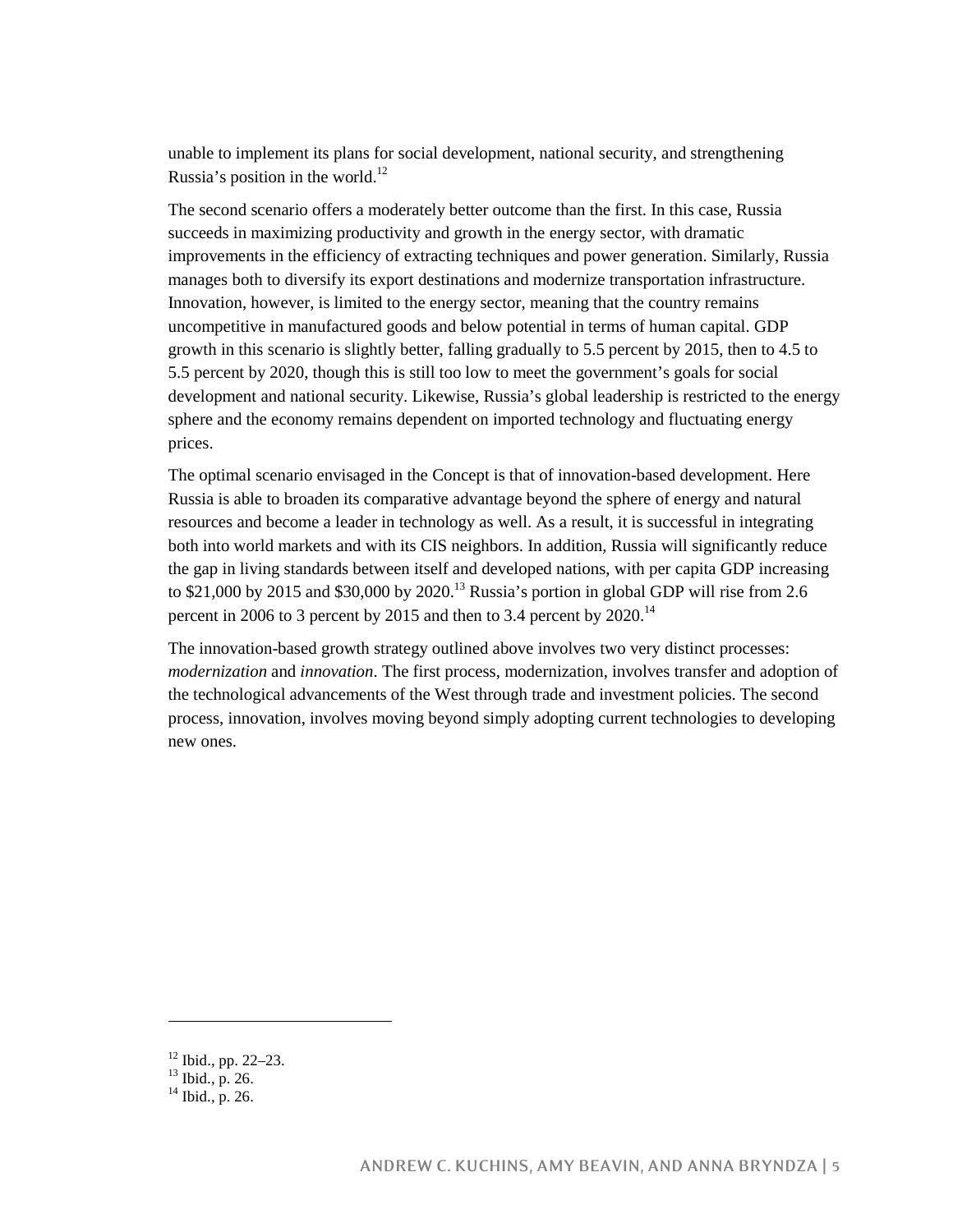

# **Role of Trade in Attaining 2020 Goals**

#### **The Role of Trade**

Trade is the main vehicle to achieve economic goals in the Concept, and the strategic goal of Russia's "transformation into one of the leaders of the world economy" implies not only increasing GDP in absolute and relative terms, but also increasing Russia's trade as a share of world trade. In 2007, Russia accounted for 2.1 percent of world trade turnover. While it was not in the top 10 in terms of either exports or imports, Russia's weight as a trade partner is increasing: in 2007, Russia was the 12th-leading world exporter, up from 13th in 2006; due to a 35 percent increase in imports in 2007, the country also jumped two steps up to become the 16th-largest importer.<sup>15</sup>

Continuation of the status quo by failing to diversify economic output, however, would lead to a reversal of this current trend and a decline in Russia's importance in world trade. This goal of diversification is reflected in the proposed increase of the share of machinery and equipment exported to 21 percent of total exports by 2020 from 5.8 percent in 2006.<sup>16</sup> Simultaneously, the volume of exports will also increase to \$564 billion compared to \$437 billion in the inertia scenario.<sup>17</sup> All the scenarios have one trend in common: the growth rate of imports will exceed the growth rate of exports, resulting in a trade deficit. While fast import growth is projected in all

<sup>&</sup>lt;sup>15</sup> World Trade Organization (WTO), "WTO: Developing, Transition Economies Cushion Trade Slowdown," press release, April 17, 2008, http://www.wto.org/english/news\_e/pres08\_e/pr520\_e.htm.  $16$  Concept, p. 31.

 $17$  Ibid., p. 38.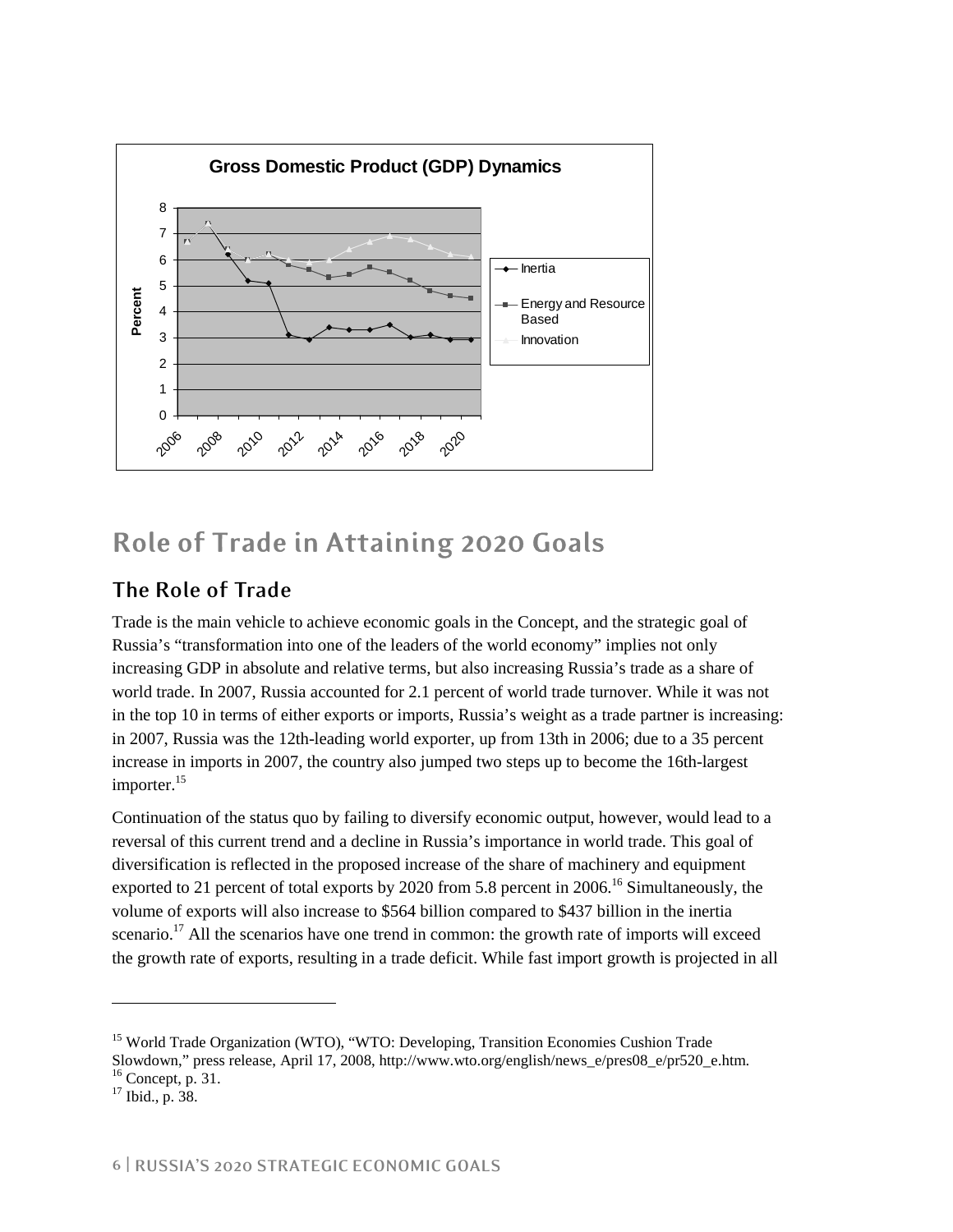scenarios, the innovation path would increase the trade deficit the most. In spite of the deterioration of the current account balance, the innovation scenario is deemed desirable, because it allows for an increase in Russia's importance as a trade partner. An anticipated benefit of a current account deficit is a halt in the appreciation of the ruble, making competition easier for Russian firms in the global markets.

Both imports and exports play important, but different, roles in helping Russia reach its economic goals. Imports will be increasingly composed of machinery and equipment, which are recognized as necessary to improve and develop production processes in Russia—modernization of the Russian economy. To that extent, in addition to significant growth of imports in absolute terms, the share of investment goods is to increase from 20 percent in 2006 to 35 percent in 2020.<sup>18</sup> Exports will not only reflect diversification of the Russian economy, but they will allow Russia to establish itself as a key player in targeted high-technology industries.

While integration with the West is and has been Russia's primary goal, the projected breakdown of Russia's trade by major partners (the European Union, the Commonwealth of Independent States, and Asia) suggests a shift away from the West toward Asia and the Commonwealth of Independent States. In 2006, 59 percent of Russian exports were destined for the European Union, 16 percent went to Asia, and 14 percent to the Commonwealth of Independent States. In contrast, the EU share of total exports in 2020 is expected to decline by 13 percent and comprise only 46 percent of total exports, while the share of both Asia and the Commonwealth of Independent States is to increase to 20 percent each. CIS and Asian countries are seen as potentially large and increasing markets for Russian exports, especially the high-technology "innovation goods," proving opportunities for growth in these sectors as outlined in the strategy. On the other hand, the decline in imports from the European Union will be more gradual (from 45 percent in 2006 to 40 percent in 2020), while Asia will increase its share to 32 percent from the present 26 percent, displacing some of the European imports.<sup>19</sup> However, as the composition of Russia's imports is to be heavily tilted towards machinery, the European Union will continue to be the primary supplier of such goods and the key to Russian economic modernization.

<sup>18</sup> Ibid., p. 108.

 $19$  Ibid.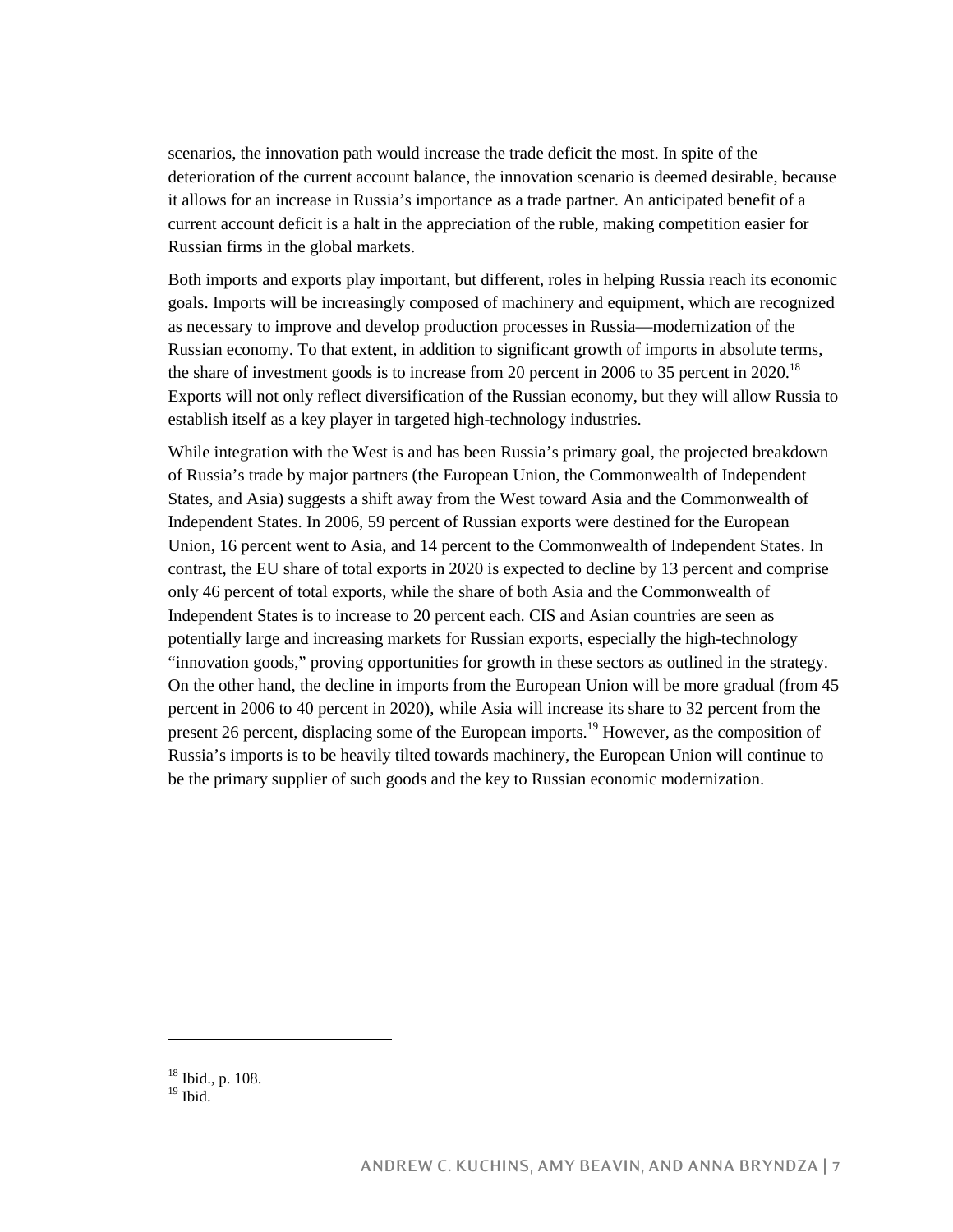

#### **Integration with the West: The European Union and the United States**

#### *The European Union*

For Russia, integration into the world economy and the West is, first and foremost, integration with Europe, its primary economic partner. In 2006, the EU-27 accounted for 54 percent of total trade, 59 percent of Russian exports, and 45 percent of imports. For the European Union, Russia is the third-largest partner. Economic cooperation between the European Union and Russia is built on converging interests. Western Europe needs new markets for high-value-added products to boost stagnating domestic growth, while Eastern Europe relies on Russia for nearly all of its energy. Russia is interested in acquiring European technology in order to modernize its economy, while still retaining its comparative advantage in the energy sector.

The highest level of integration between the European Union and Russia could be a free-trade area (FTA), an idea that was conceived and incorporated into the Partnership and Cooperation Agreement (PCA) in 1997. The Europeans continue to view an FTA as a means to link rewards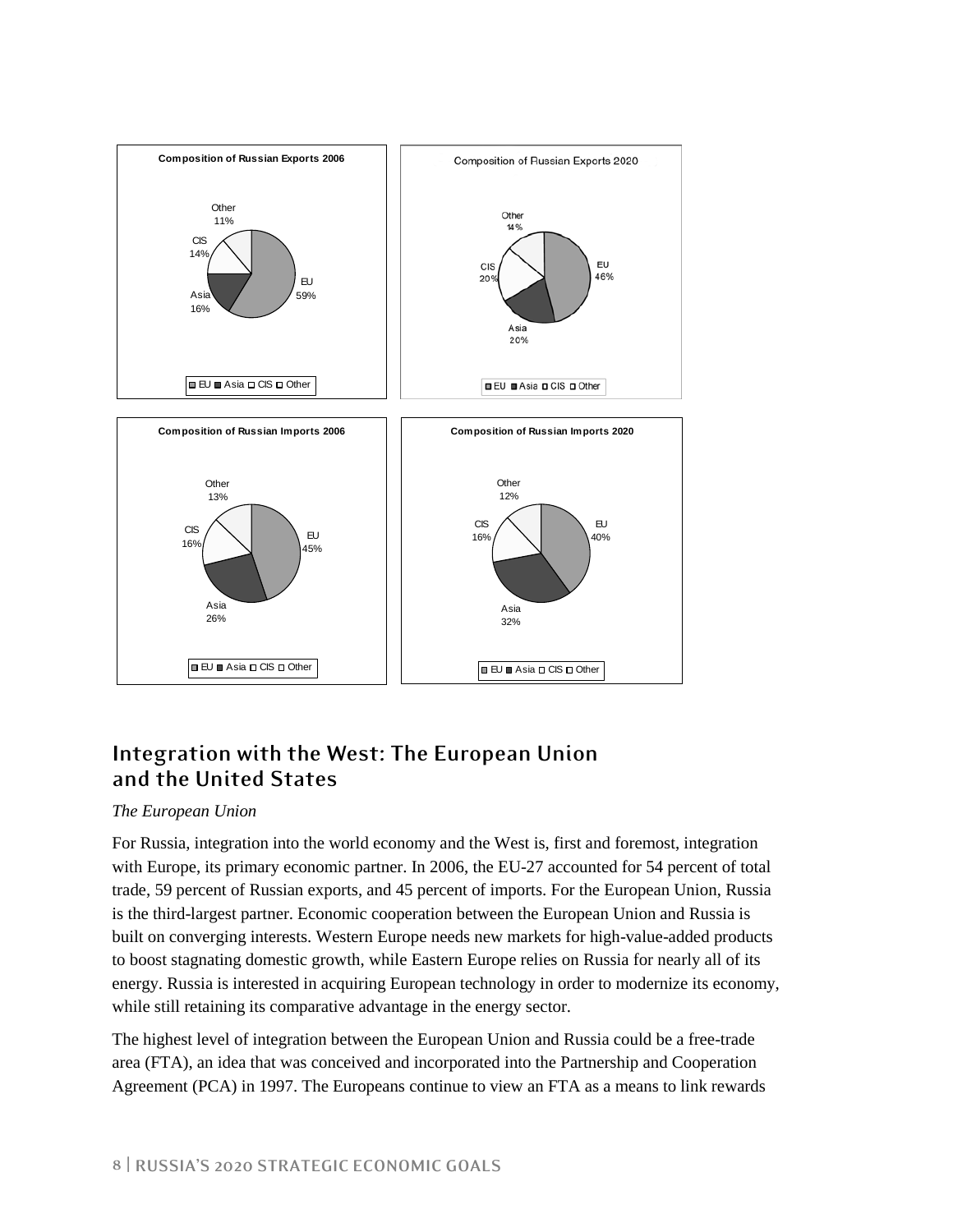with performance, announcing in 2006 and again in 2007 that the new enhanced PCA ought to include a free-trade agreement. This assumes, however, that an FTA is of interest to Russia, which is arguable.

The precondition for the commencement of FTA talks is Russia's accession to the WTO. This has by no means been an easy step for Russia, requiring implementation of numerous commitments made in bilateral negotiations, which will have very real effects on its economy and which will be especially painful in the short term as many industries face increased foreign competition. Any negotiations of Russia's membership in the Organization of Economic Co-operation and Development (OECD) will entail further liberalization and concessions by Russia. Admittedly, adding an FTA to the list of liberalization projects would not be painless, but it is indisputable that competition is a critical condition for industrial development.

"Increasing global competitiveness" is a frequent phrase in the Concept, which acknowledges the fact that, as an integral part of the global economy, Russia's industry is to face competition on the global scale. A free-trade area with the European Union would not only increase competition for Russian industry, which predominantly produces for the domestic market, but allow increasing imports of technology speeding up the rate of modernization of the Russian industrial complex and increasing its efficiency.

This is not to imply that there will be no adverse consequences or that the pains that Russian industry will experience in the short term should be underestimated. The heart of any FTA between the European Union and Russia would be a reduction of tariffs on manufactured goods. Taking into consideration that EU-Russia trade is based on each side's respective comparative advantage (commodities for Russia and manufactured products for the European Union), this would benefit the European Union and to some extent disadvantage Russia.<sup>20</sup> Those who focus on this fact tend to be negatively predisposed to the Russia-EU FTA. Yet this narrow view fails to see that Russia's goals are multifaceted and long term in nature; it fails to consider modernization, efficiency, and competiveness as strategic goals, while focusing on short-term losses. These short-term effects need to be carefully considered by the government so as to provide proper incentives for the domestic industry and alleviate social impacts of increased foreign competition.

To further integration with the European Union, Russia's second-best option is joining the WTO and continuing to be a beneficiary of the European Union's generalized system of preferences its present course. This option does not require commitments beyond those made in the WTO process and subjects domestic industry to smaller competitive pressures than an FTA would. Yet the difference between this course and pursuing further liberalization is the difference between an inertia and innovation scenario.

<sup>20</sup> Vladimir Pankov, "Free Trade between Russia and the EU: Pros and Cons," *Russia in Global Affairs*, no. 2 (April-June 2007).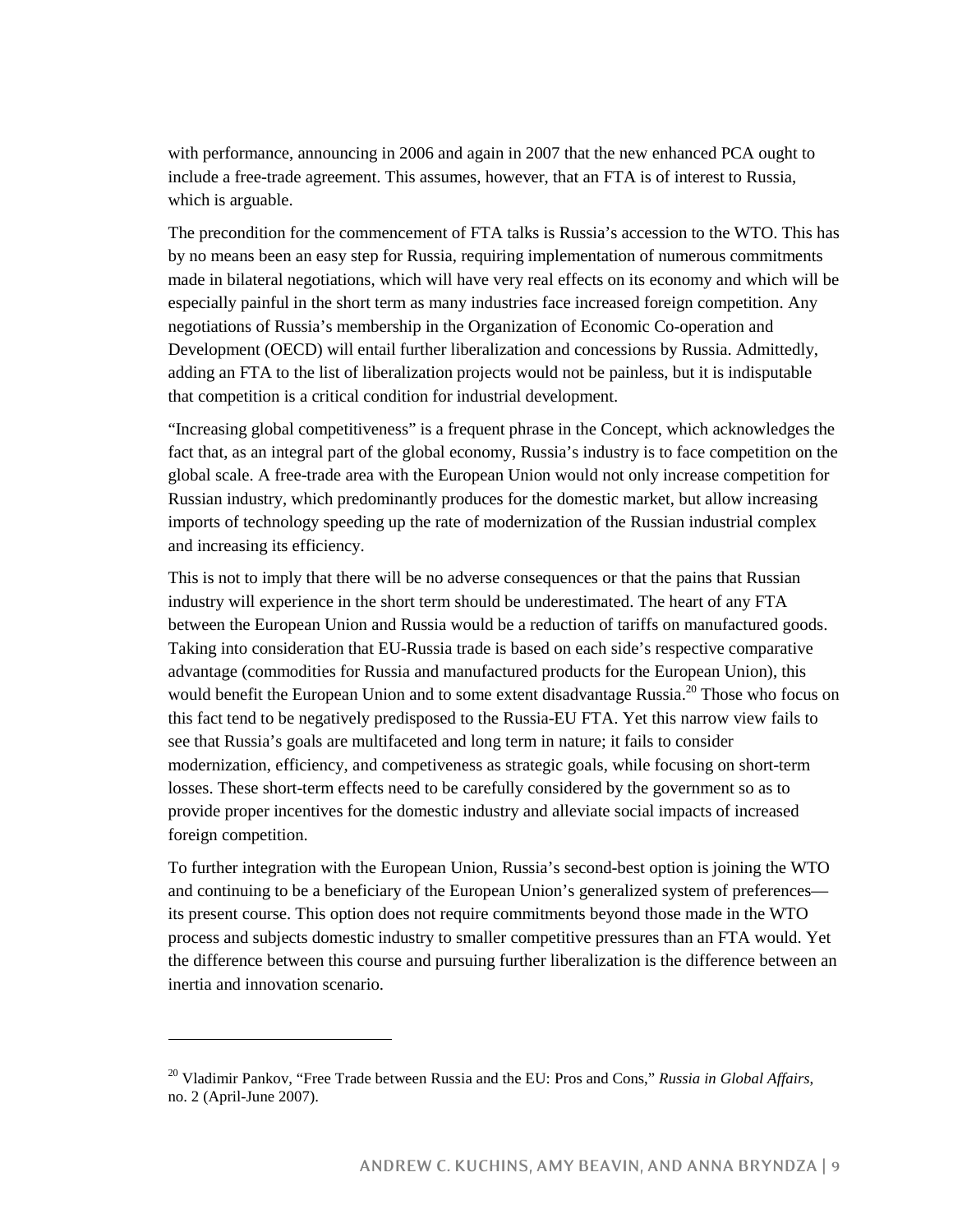The issue may become more pertinent if the negotiation of a free-trade area between Ukraine and the European Union prove to be successful. After Ukraine signed a WTO protocol, the European Union announced the intention of both states to negotiate an FTA. At the time Ukraine chose the European Union over the proposed Eurasian Common Economic Space (CES), a customs union with Russia; Russia itself moved forward with the process of creating a customs union with Belarus and Kazakhstan by 2011 under the umbrella of the Eurasian Economic Community (EurAsEC).

Progress within EurAsEC virtually precludes the possibility of the EU-Russia FTA. The customs union implies a common external trade policy, which would be incompatible if only one of its members were to enter into a free-trade agreement with another party. At the same time, freetrade agreements between the European Union and the CIS countries put Russia at a disadvantage. In the case of Ukraine, for example, European manufacturers would gain a cost advantage from tariff reduction and/or elimination compared to the most-favored-nation (MFN) tariffs Russian companies will face in Ukraine after Russia accedes to the WTO. At the same time, Russian industry, such as metallurgy, which already competes with countries like Ukraine for European markets, would find itself in a disadvantageous position as well. The possibility of the EU-Ukraine FTA provides an additional incentive to pursue the EU-Russia FTA.

Simultaneously, however, creation of a free-trade area with Ukraine will need to take place, negating Europe's cost advantage. Ukraine has already expressed support for this idea: Prime Minister Yulia Tymoshenko announced during a February cabinet meeting that a key goal of the cabinet is the creation of a free-trade zone between Russia and Ukraine.<sup>21</sup> The Concept looks forward, proposing the creation of a free-trade zone between the European Union and the CIS countries in the long term, but at present this does not seem feasible for quite some time.<sup>22</sup>

#### *The United States*

-

According to the Concept, there appears to be little room for the United States in determining Russia's economic future, most likely because of the limited economic engagement between the two countries in the area of trade. For the U.S. economy, Russia is very much a marginal trade partner, as its share of trade has remained under 1 percent of the U.S. total since 1992. However, this small share has become increasingly important in the last few years, accounting for 0.56 percent in 2003, 0.75 percent in 2005, and 0.86 percent in 2007.<sup>23</sup>

For Russia, U.S.-Russia trade is of more importance because the United States has been one of Russia's primary trading partners. But from the Russian perspective, trade with the United States is becoming less significant in relative terms: it accounted for 5.41 percent of total trade in 1995

<sup>&</sup>lt;sup>21</sup> "Creation of Free Trade Zone between Ukraine and Russia Announced Key Target of Tymoshenko's Cabinet," February 22, 2008, Ukrainske Radio, http://www.nrcu.gov.ua/index.php?id=148&listid=61063. 22 Concept, p. 111.

<sup>&</sup>lt;sup>23</sup> "Foreign Trade Statistics," U.S. Census Bureau, http://www.census.gov/foreign-trade/balance/ c4621.html#2008.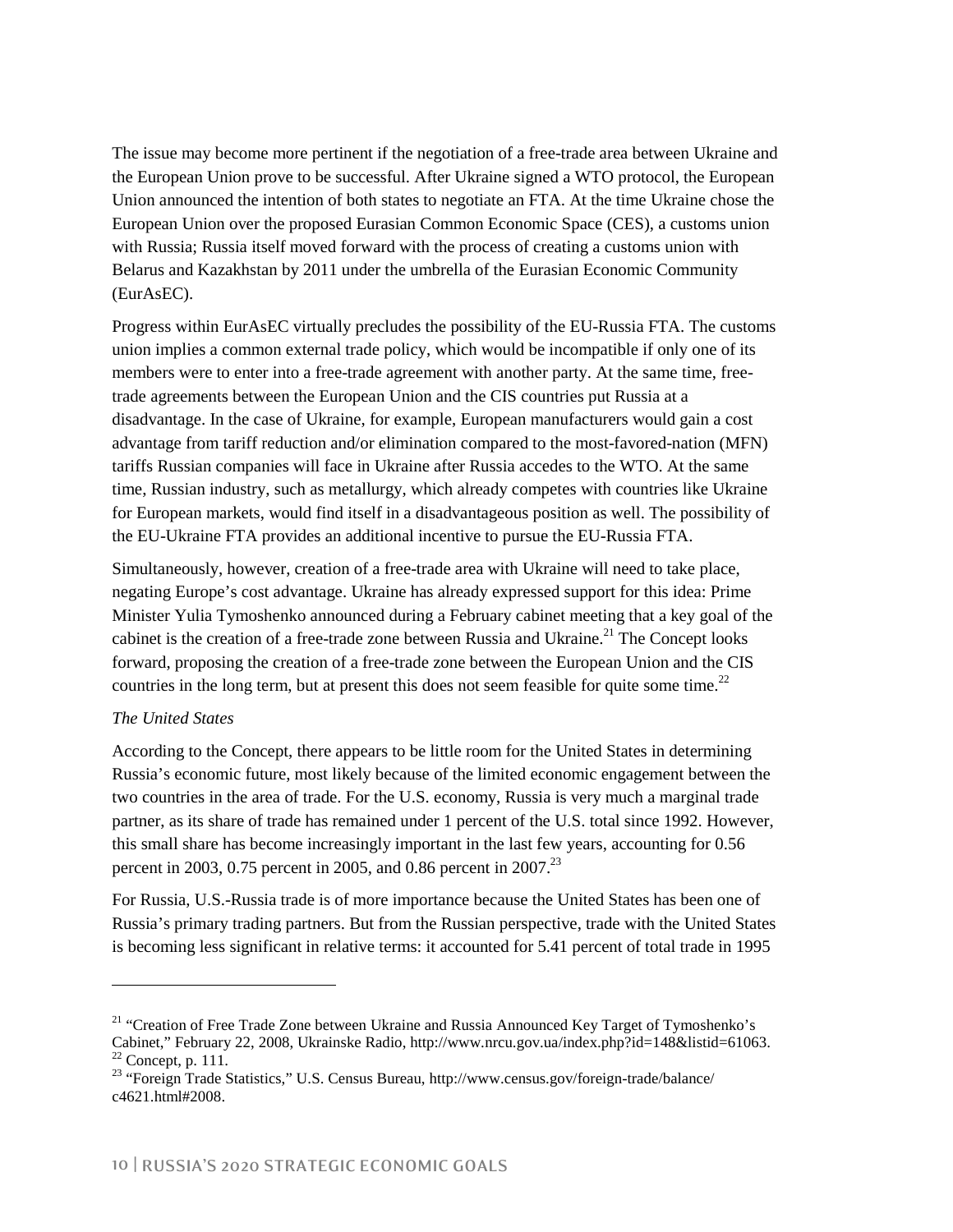but dropped to 3.47 percent in 2006.<sup>24</sup> While Russia is gaining weight as an economic partner for the United States, the reverse trend is taking place in terms of the U.S role in Russia's trade.

A narrow focus on trade, however, may lead to an erroneous conclusion that the United States is not an important factor for Russia to attain its economic goals. While its role may be different than simply serving as a market for Russian exports or as a source of imports, it nonetheless remains an economic giant that cannot be ignored under any circumstances. Economic conditions in the United States are an essential determining factor for global economic growth. An important assumption in modeling Russia's economic future is strong global economic growth (approximately 4.4 percent annually) with a temporary slowdown in 2011–2012 due to decline in demand for exports during a significant drop in U.S. economic growth. Yet another factor might be turbulence in the financial and currency markets due to existing and worsening financial imbalances in the United States. $25$ 

The United States is also one of the players whose activity in the Commonwealth of Independent States will influence the speed and depth of regional integration, which will be defined by the "increase in competition between Russia, the EU, the U.S. and China for the economic and political influence in the post-soviet space."<sup>26</sup> Even more important is the U.S. role in international economic institutions such as the WTO, the World Bank, and the International Monetary Fund (IMF). The West exercises disproportionate power in these institutions, and the United States and the European Union will continue to dominate these multilateral organizations in 2020 even if reforms are enacted.

In recognition of the United States' importance, the Concept's innovation scenario is based on a multi-vector model of integration into the global marketplace, emphasizing economic cooperation with the United States, the European Union, China, India, and the Commonwealth of Independent States.<sup>27</sup> There will never be an "American integration vector," but it does not preclude deepening economic cooperation in certain areas, such as civilian nuclear or space cooperation, both of which are targeted sectors for innovation. The U.S.-Russia economic relationship is operating below its potential, and it is not difficult to envision it broadening, especially in the area of investment. Minister of Economic Development Elvira Nabiullina stated that there is a need for "political signals for establishment of advanced comprehensive economic cooperation."<sup>28</sup> Such a signal was sent in Sochi in April 2008 with the inclusion of an agreement to hold bilateral economic dialog. Nabiullina mentioned that metallurgy, paper and pulp, aviation, and machinery could all become areas to be further developed. After all, she summarized, "realization of the

 $24$  Ibid.

 $25$  Concept, p. 13.

<sup>26</sup> Ibid., p. 111.

<sup>27</sup> Ibid., p. 25.

<sup>&</sup>lt;sup>28</sup> Elvira Nabiullina, Speech at the Round Table, "Strategic Partnership of Russia and the U.S. in the Economic Sphere," 12th St. Petersburg Economic Forum, June 6, 2008.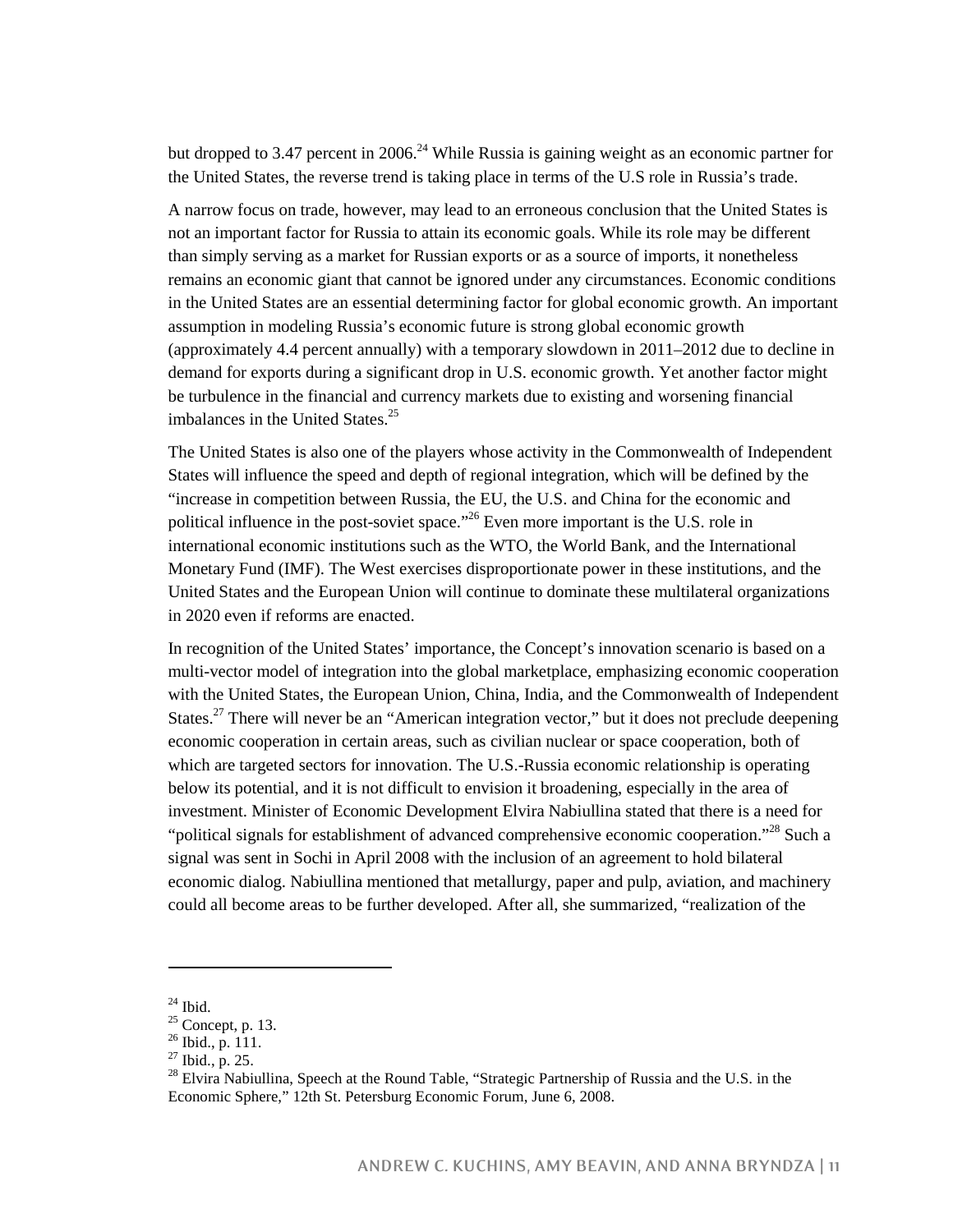long-term plans of socioeconomic development of our country is impossible without close cooperation with our main economic partners, among which are the United States of America."<sup>29</sup>

#### **Integration with the Commonwealth of Independent States and China**

#### *The Commonwealth of Independent States*

One of the goals outlined in the Concept is the desire to breathe new life into Eurasian economic integration processes. Deutsche Bank recently wrote that "economic integration with the CIS may be termed the 'unfinished business' of the past eight years of Putin's presidency.<sup>30</sup> The success of regional integration is, in fact, a key part of the innovation scenario as it envisions functioning economic alliances in the region with Russia as the leading partner. Failure to spur regionalization processes is emphasized in the inertia scenario and presupposes the continuation of regional disintegration. The question is whether such regional orientation could, in fact, hinder Russia's integration with the West by providing an alternative direction for integration. After all, in the last two years Russia has pursued regional integration in earnest, and it has already born fruits such as the breakthrough in negotiations regarding the transformation of the Eurasian Economic Community into a customs union and the establishment of the Eurasian Development Bank (EDB).

Regionalization (referred to as the "Eurasian integration vector" in the Concept) is only one of the two driving forces determining the development of the world economic order described in the strategy, the other being globalization. Though these two global trends might appear to be contradictory, they are in fact complementary. Russian foreign economic strategy mirrors these trends as it simultaneously pursues Eurasian and European integration. The European integration vector implies much more than its name suggests as it includes Russia's future accession to the WTO and the OECD. "Europe" in this context implies "the West," of which Europe is a part and which, in turn, is also seen as synonymous with "globalization." Given the fact that the Concept perceives globalization to be the dominant force, it is no surprise that the European vector dominates the integration agenda. Despite compatibility between the two integration vectors, economic integration with the West ultimately trumps any alternatives.

A major drawback to Russia's pursuing regionalization whole heartedly is the uncertainty of success and the rate of future progress. Regional integration has been on the agenda since 1991, and until recently, the outcome has been disappointing as several CIS countries chose European orientations in their economic policies. Yet another constraining factor is the difference in the level of development and size of the states' economies. It is for this reason that the Concept

 $29$  Ibid.

<sup>&</sup>lt;sup>30</sup> Yaroslav Lissovolik and Irina Lebedeva, "Russia's Comeback: From Fragmentation to Integration," Deutsche Bank Global Markets Research, Frankfurt am Main, April 21, 2008, p. 16.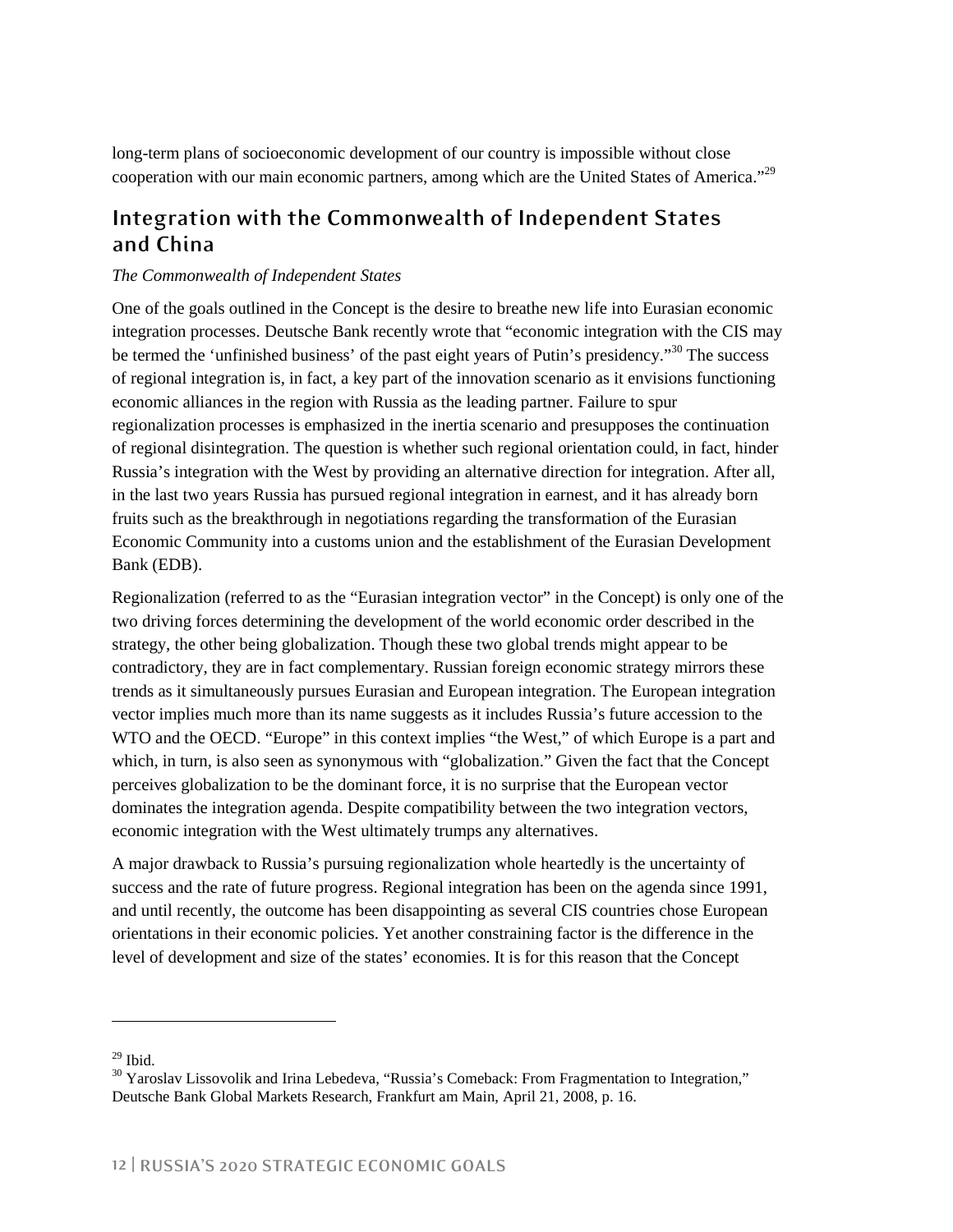foresees regional integration truly becoming viable only during the last stage of the innovation scenario (2017–2020).

Despite the secondary role assigned to Eurasian integration, it is nonetheless a vital part of Russian ambitions. The region can prove to be an increasingly important market for Russian exports. The Concept projects that the CIS share in Russian exports by 2020 will be 20 percent, up from 14 percent in 2006. Imports from the Commonwealth of Independent States, on the other hand, are projected to remain at the 2006 level  $(16$  percent).<sup>31</sup> This would reverse the present trend of a relative decline in importance of Russia's trade with the region. While the volume of Russia's trade with the CIS countries has been growing, its share has steadily declined from 23 percent to 15 percent of total trade. This trend is explained primarily by the decline in the share of imports from the Commonwealth of Independent States, while the share of exports has remained stable.

The region possesses markets that would be open to Russian high-technology exports, such as information and communication technologies. The CIS states already constitute the largest market for Russian machinery exports—more than 50 percent.<sup>32</sup> The innovation scenario of the Concept envisages that by 2020 high technology will account for 10 percent of GDP and Russia will emerge as a net exporter of information technologies. The CIS countries could provide the markets, and economic integration would lower or eliminate trade barriers, enabling Russia to compete effectively.

Apart from its role as a market for Russian exports, Eurasia could serve a much higher purpose by providing an area for Russian economic supremacy. The innovation scenario envisions Russia as one of the major global financial centers, which will dominate the financial markets of the CIS countries, as well as the countries of Eastern and Central Europe.<sup>33</sup> Dmitry Medvedev presented this goal in his economic platform, as laid out during the Krasnoyarsk Economic Forum in February 2008: "The future rules of the game are now being defined in the financial world… And we simply must take advantage of this and take a series of actions, directed to achieving the longterm goal announced by the President—to become one of the largest world financial centers."<sup>34</sup> The status of Russia as a world center is to be grounded in the role of the Russian ruble, which is envisioned to become a regional reserve currency. The window of opportunity, however, is narrow and opened up due to the ongoing decline in the value of a dollar, which prompted many central banks to reduce the dollar assets in their foreign exchange reserves. Insisting on payments for commodities (especially energy) exclusively in rubles would also advance this goal.

 $31$  Concept, p. 108.

<sup>&</sup>lt;sup>32</sup> "Naryshkin: v Perspektive Vozmozhno Sozdaniye Obshchei Zony Svobodnoi Torgovli Stran SNG" [Naryshkin: In Perspective of the Possible Creation of a Free Trade Zone for the Countries of the CIS], Regnum New Agency, February 5, 2008, http://www.regnum.ru/news/952528.html?forprint.  $33$  Concept, p. 7.

<sup>&</sup>lt;sup>34</sup> Dmitry Medvedev, Speech at the 5th Krasnoyarsk Economic Forum, February 15, 2008, http://www.medvedev2008.ru/performance\_2008\_02\_15.htm.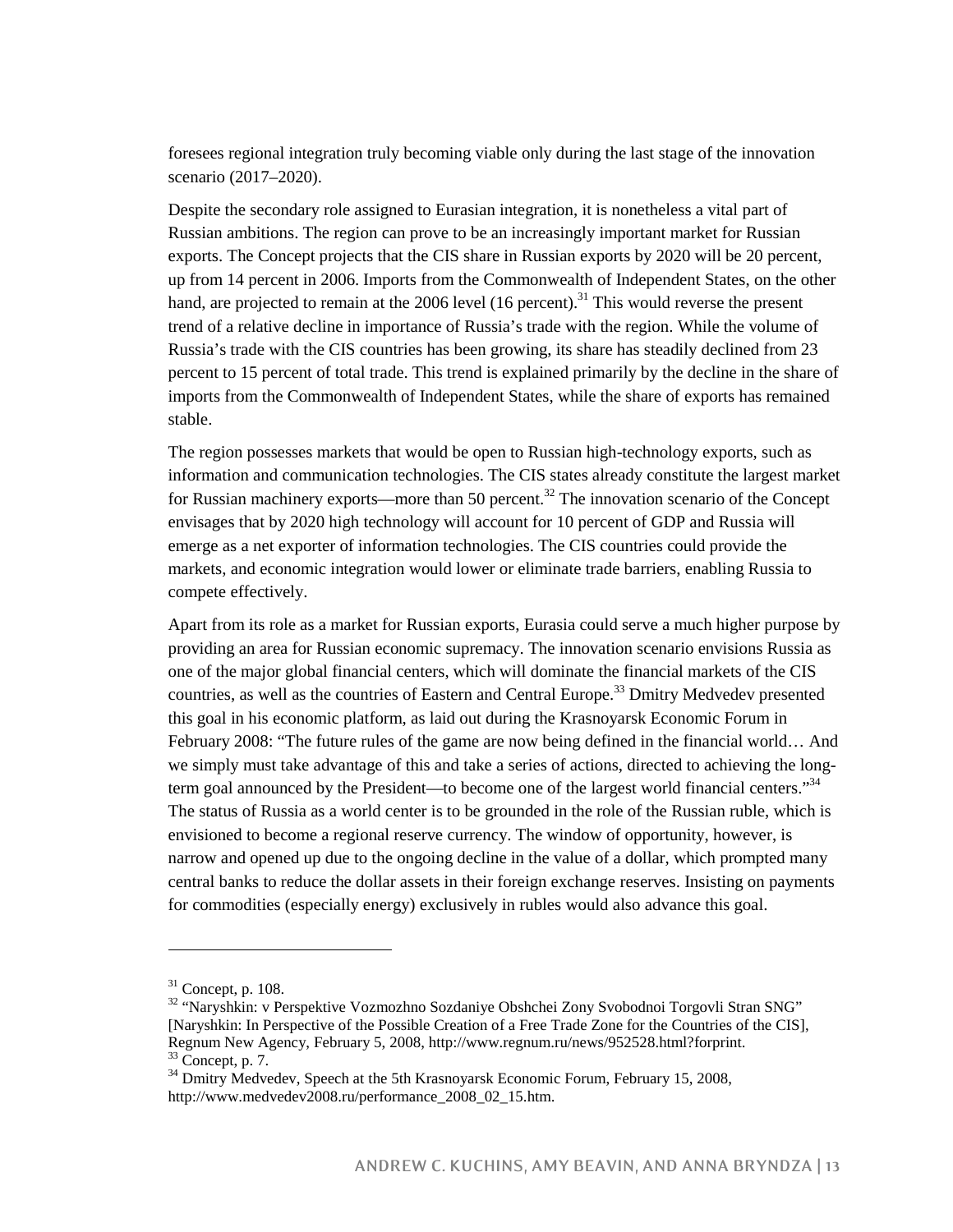Medvedev went further during the St. Petersburg Economic Forum, stating that the plans for development of Moscow as a financial center will be approved in the near future.<sup>35</sup> Such an endeavor would be quite a challenge given the city's current rating as 56th in *The Global Financial Centers Index*. 36 Moscow is slightly behind its two major competitors in the region, Warsaw and Prague, making competition even fiercer. Russian actions in promoting the status of the ruble have also become aggressive with the opening of the St. Petersburg raw materials and commodity exchange, where trade will be conducted in the national currency.

There are reservations regarding the ruble as a reserve currency. Minister of Finance Kudrin said it is possible to envision the ruble as a regional currency for Russia's CIS partners and maybe some key trade partners, such as Germany and Finland, in the future.<sup>37</sup> However, he believes it would take decades of being a stable floating currency before the ruble could make a bid to become a reserve currency. Many in the region also question the viability of the ruble as a regional reserve currency. Kazakhstan is definitely in no rush and is waiting for Russia to achieve promised stability and curb inflation.38

#### *China*

-

Rapid growth in Russia's trade with China in recent years elevated the importance of both countries in their respective trade flows. In 2007, China became Russia's third-largest trade partner, trailing only behind Germany and Netherlands. In turn, Russia is China's seventh most important trade partner.

While the overall volume of trade between the two countries is growing and continues to set historic records every year, it is primarily—and overwhelmingly—driven by Russia's imports from China. Growth rates of Russia's exports to China remained relatively stable in the last five years, averaging a little over 20 percent per year. Performance of Chinese imports, on the other hand, has been stellar with the growth rate increasing from 37.82 percent in 2003 to 77.65 percent in 2006.<sup>39</sup> Such growth disparities in trade turned Russia's trade surplus with China into a trade deficit in 2007.

The question of whether China can become a strategic partner for Russia in terms of reaching 2020 economic targets hinges on the composition of trade and not on its volume. The bulk of Russian exports fall into four categories: crude oil and oil products, timber, ferrous metals, and

 $35$  Dmitry Medvedev, Speech at the 12th St. Petersburg Economic Forum, June 7, 2008, http://www.kremlin.ru/eng/speeches/2008/06/07/1338 type82914type127286 202288.shtml.

<sup>&</sup>lt;sup>36</sup> Mark Yeandle et al., *The Global Financial Centers Index 3* (London: City of London, March 2008). http://www.zyen.com/Knowledge/Research/GFCI%203%20March%202008.pdf.

<sup>&</sup>lt;sup>37</sup> "Perekhod na torgovlyu neftyu i gazom za rubli vozmozhen let cherez 10—Kudrin" [A Transition to Trading Oil and Gas in Rubles Is Possible in 10 Years—Kudrin], RIA Novosti, June 7, 2008, http://www1.minfin.ru/ru/official/index.php?id4=6206.

<sup>&</sup>lt;sup>38</sup> "Russian Ruble Could Become Stable Currency in 4-5 Years," RIA Novosti, February 15, 2008, http://en.rian.ru/business/20080215/99281946.html.

<sup>&</sup>lt;sup>39</sup> Federal State Statistics Service of the Russian Federation, http://www.gks.ru/bgd/regl/b08\_11/ IssWWW.exe/Stg/d03/26-05.htm. Authors' calculations.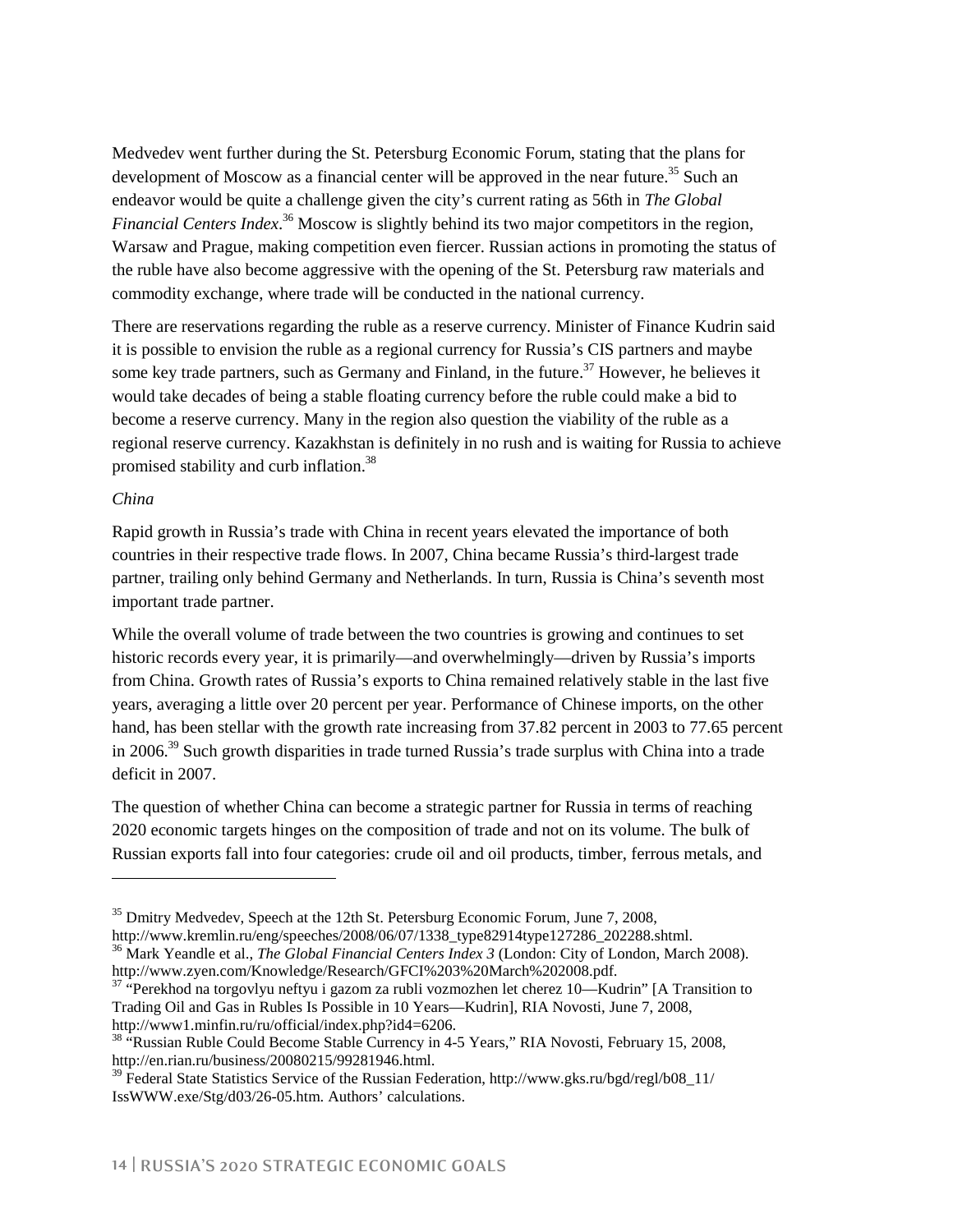chemicals, prompting then-President Putin's comment of the existence of an "increasing raw material bias of Russia's exports to China."<sup>40</sup> In 2006, Putin praised progress in Sino-Russian economic relations while simultaneously stressing the need to address problems in the structure of bilateral trade, especially Russia's exports to China.<sup>41</sup>

The flip side of increasing Russian exports of primary goods with little value added is declining exports of machinery and equipment, which only a decade ago comprised nearly a quarter of total Russian exports to China. In 2006, such products accounted for only 1.4 percent of exports. Simultaneously, however, imports from China in this very category have increased substantially. Though the top Russian imports from China continue to be consumer products—such as textiles, shoes, garments, and agricultural products—China's primary exports to the rest of the world, contrary to popular belief, are electrical machinery and equipment and power generation equipment. China's structure of trade with Russia has been gradually changing over time to reflect this. As Putin summarized Russia's thoughts on such structural changes: "Of course, we are happy for the successes of our Chinese friends, but...."<sup>42</sup>

If such trends were to continue, it would be very difficult for Russia to reach its goals of exporting machinery and equipment totaling \$125 billion to \$130 billion in volume and accounting for 21 percent of total exports. However, the reverse of this trade pattern is entirely possible if, rather than looking at the entire machinery and equipment sector, we focus on specific industries singled out in the Concept as the future of Russia's global specialization: aircraft, thermoelectric, hydropower, and nuclear plants and equipment, as well as mining equipment. Reclaiming and expanding the share of these products (as is, indeed, envisioned in the Concept) in Russia's exports to China would indeed contribute to reaching the strategic goals. China could provide a large and growing market with an increasing demand for the designated "innovation industries."

#### **WTO**

Regardless of the geoeconomic vector(s) of integration chosen by Russia, membership in the WTO remains a precondition for successful integration into the world economy. Throughout the Putin years, Russia has consistently pursued the goal of becoming a card-holding member of the global trade system, only to find the process drawn out far beyond the anticipated time frame.

The extent to which Russia will benefit from accession to the WTO and, consequently, the extent to which membership will aid or hinder reaching the 2020 economic goals, have been subject to debate. The discussion revolves around the welfare gains to the state, their sources, distribution, and time frame.

<sup>&</sup>lt;sup>40</sup> "Written Interview Given by President Vladimir Putin to the Chinese News Agency Xinhua," March 20, 2006, http://www.kremlin.ru/eng/text/speeches/2006/03/20/1117\_type82916\_103264.shtml.  $\frac{41}{42}$  Ibid.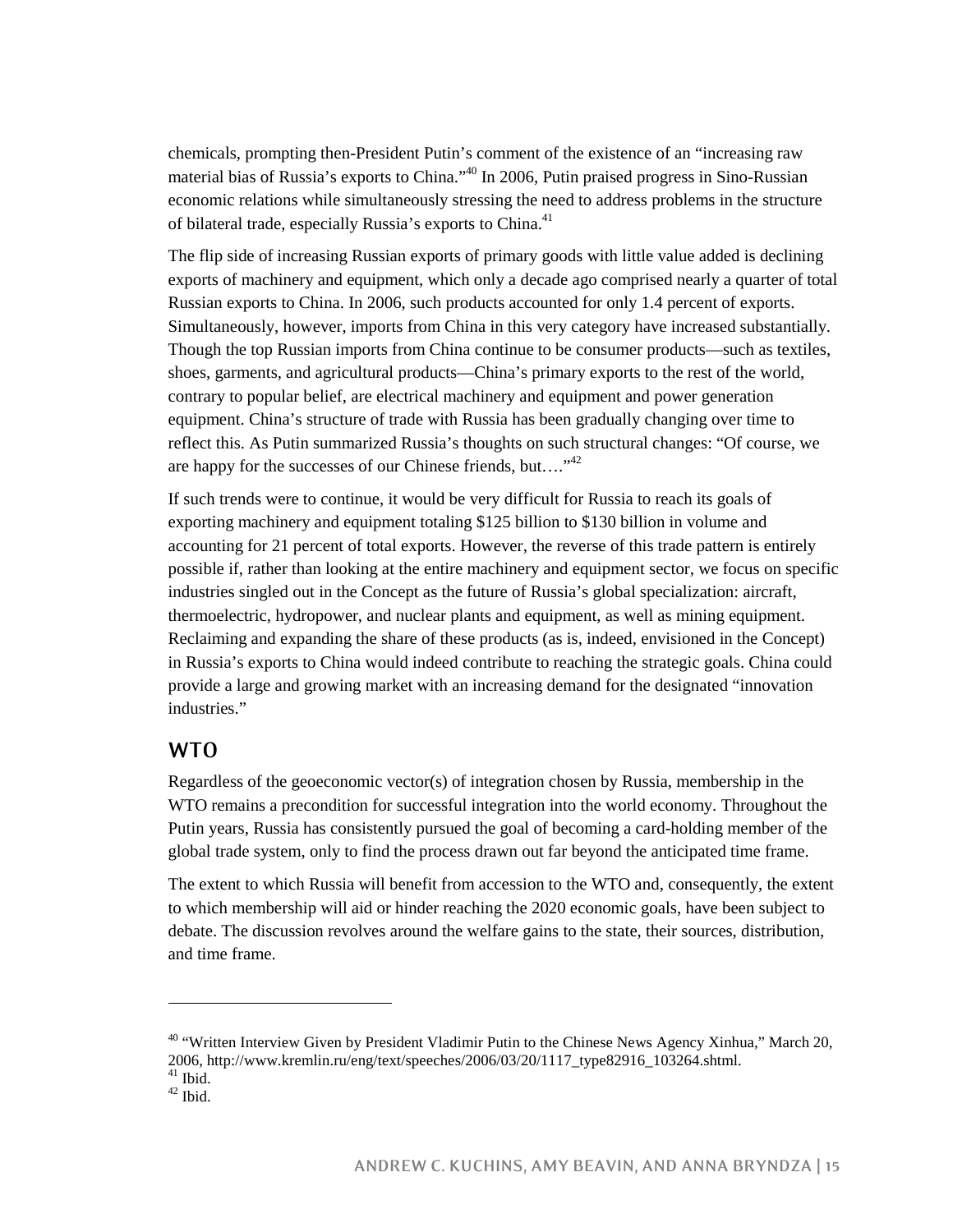The projections of welfare gains tend to be favorable in the medium and long run, though liberalization in the short run may be accompanied by difficult adjustments. A 2004 study projected gains to the economy, as a whole, of  $3.3$  percent of the GDP in the medium term.<sup>43</sup> Allowing for improvement in the investment climate in the long run, the gains could reach 11 percent of GDP, triple the medium-term projection.<sup>44</sup> It has been recognized that the degree to which Russia benefits from the WTO will be determined by the internal policies accompanying the accession  $45$ 

While the WTO is generally associated with a decrease in tariffs, both the 2004 study and 2003 paper, mentioned above, emphasize that it is the reduction and/or elimination of nontariff barriers that will account for most of the benefits of liberalization. Foreign direct investment (FDI) into business services, such as finance and telecommunications is especially important in this regard. As Russia is unwilling to completely liberalize these sectors, it will forgo many of the potential benefits.

Gains from liberalization also stem from resource reallocation and the increasing ability to modernize the economy with imported technology. However, market access is a relatively small source of gains since Russia has already attained MFN status with all of its major trading partners.46 Thus, in terms of market access, Russia will make larger concessions than it will receive gains due to fact that it has already obtained most of the benefits associated with the WTO from its major partners. The scenarios modeled in the Concept do not include WTO membership, which can be expected only to exacerbate the projected trade deficit.

Analysis of the sector effects predict gains by those industries that are already successful exporters or those that will benefit from decreased prices of inputs. Thus, such thriving export sectors as chemicals, timber, paper products, and metals will be the primary beneficiaries. The losers' side will include much of the manufacturing sector, especially machinery and equipment, making the task of increasing the share of these products in the export mix challenging.

Agriculture is yet another sector that faces potential losses in the case of WTO membership. Dmitry Medvedev has emphasized the necessity to ensure both a needed level of protection for

<sup>&</sup>lt;sup>43</sup> Jesper Jensen et al., "Economy-Wide and Sector Effects of Russia's Accession to the WTO," mimeo, May 26, 2004, http://siteresources.worldbank.org/INTRANETTRADE/Resources/Topics/Accession/ Jensen-Rutherford-Tarr\_effectsaccession.pdf.

 $44$  Ibid.

<sup>&</sup>lt;sup>45</sup> Ksenia Yudayeva et al., "Sectoralnyi i Regionalnyi Analiz Posledstvii Vstupleniya Rossii v VTO: Otsenka Izderzhek i Vygod" [Sectoral and Regional Analysis of the Consequences of Russia's Entry into the WTO: An Appraisal of Costs and Benefits] (working paper, no. 3, Carnegie Moscow Center, Moscow, 2003), http://www.carnegie.ru/en/pubs/workpapers/3,2003.pdf.

<sup>46</sup> Thomas Rutherford and David Tarr, "Regional Impacts of Russia's Accession to the WTO," mimeo, June 23, 2006, http://siteresources.worldbank.org/INTRANETTRADE/Resources/Internal-Training/287823-1116536061368/Regional\_ImpactsOfRussiasAccessionToTheWTO.pdf.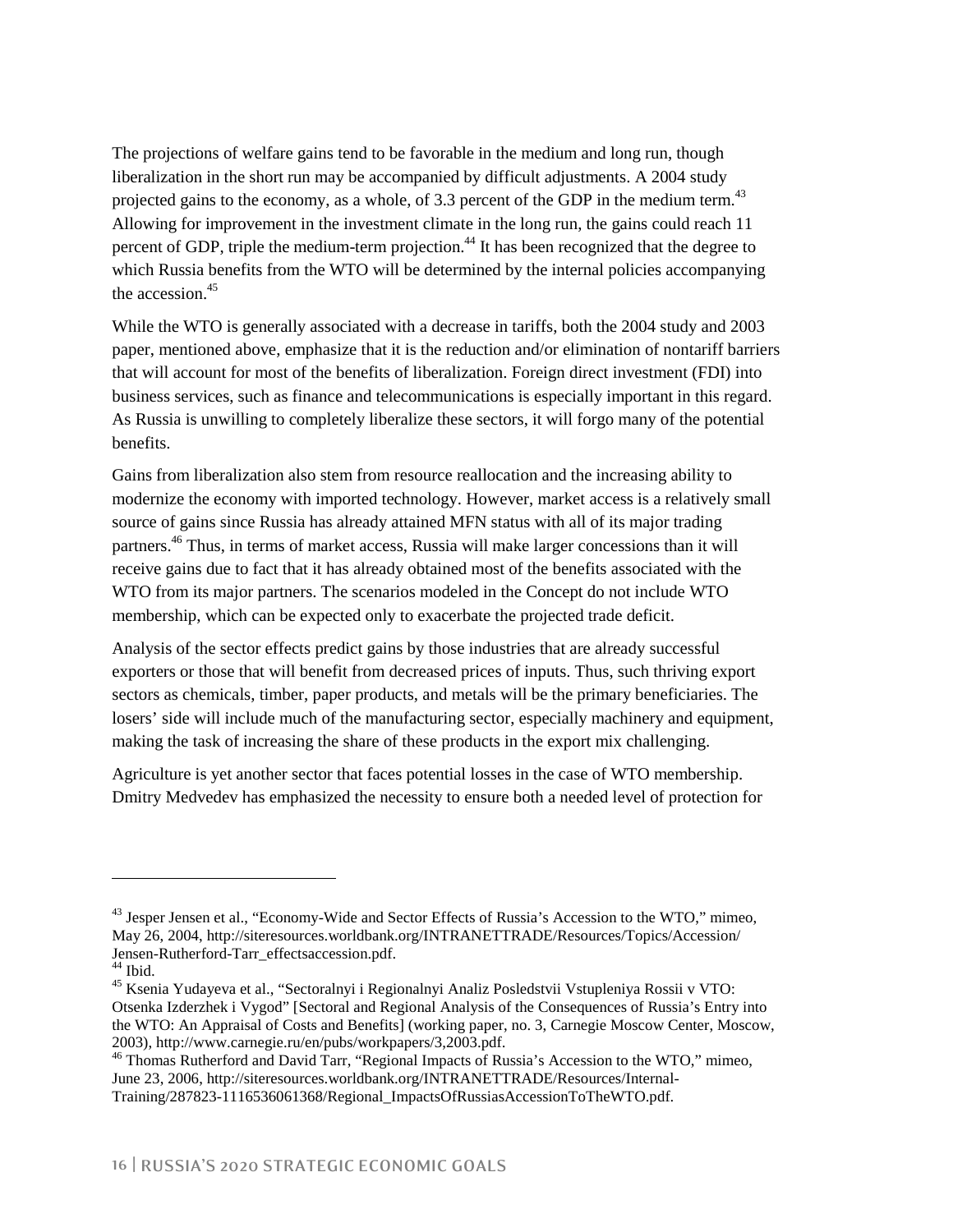domestic agriculture and additional opportunities for export of agricultural products.<sup>47</sup> While he pointed to an important role for the national project on agriculture, the success of the project is far from predetermined. In his platform speech on May 8, 2008, Vladimir Putin stressed the significance of having a well-functioning agricultural sector so as to minimize the impact of fluctuations in global food prices on Russian consumers.<sup>48</sup> In addition to the Concept's vision of agriculture as one of the areas of Russia's competitive advantage, the current rise in food prices will prompt debate about food security and protectionism.

The extent and distribution of economic benefits may be debatable, but WTO membership will bring closer the political goals outlined in the Concept. There is no major world economy outside the global trade system, and Russia's continuing exclusion is unbefitting a great economic power. Being a stakeholder in the WTO will also allow Russia to set the tone in negotiations. Being one of the top economies and trade partners in the world, Russia would enjoy the benefits of being "large"—being more than just a price taker in the world markets, but carrying economic weight to be reckoned with.

# **Role of Investment in Attaining 2020 Goals**

#### **Inward Investment**

The outcomes of the innovation scenario include diversification and an increase in trade volume. While exports are predicted to increase in these conditions significantly more than in any other scenario, imports are also expected to increase at a faster pace. This increased consumption will need to be financed by borrowing from abroad, and inflows of foreign capital will become increasingly important in supporting the continuation of Russia's growth. The lack of a favorable investment climate, however, has been an impediment to investment into Russia. It is no coincidence that Medvedev dedicated much of his electoral platform to improving the investment climate in Russia, which included strengthening the rule of law, through enforcing contractual obligations and intellectual property rights. This rhetoric about improving Russia's investment climate is on target, but how effective the Medvedev administration will be remains to be seen.

Medvedev understands that Russia must compete for investment and that this requires making the investment environmental more attractive. The inertia scenario paints a picture of Russia's foreign investment future in which the country loses to other emerging economies, including the CIS states.<sup>49</sup>

We should note that in the last three years the level of foreign investment has grown rapidly. In 2006, total foreign investments exceeded \$55 billion. This figure was surpassed by investment in

<sup>&</sup>lt;sup>47</sup> "WTO Membership Must Open Additional Prospects for Agriculture—Medvedev," Interfax, February 27, 2008, http://www.wto.ru/en/news.asp?msg\_id=22664.

<sup>48</sup> Vladimir Putin, Speech to the Russian State Duma, May 8, 2008, http://www.edinros.ru/ news.html?id=130604.

<sup>49</sup> Concept, p. 109.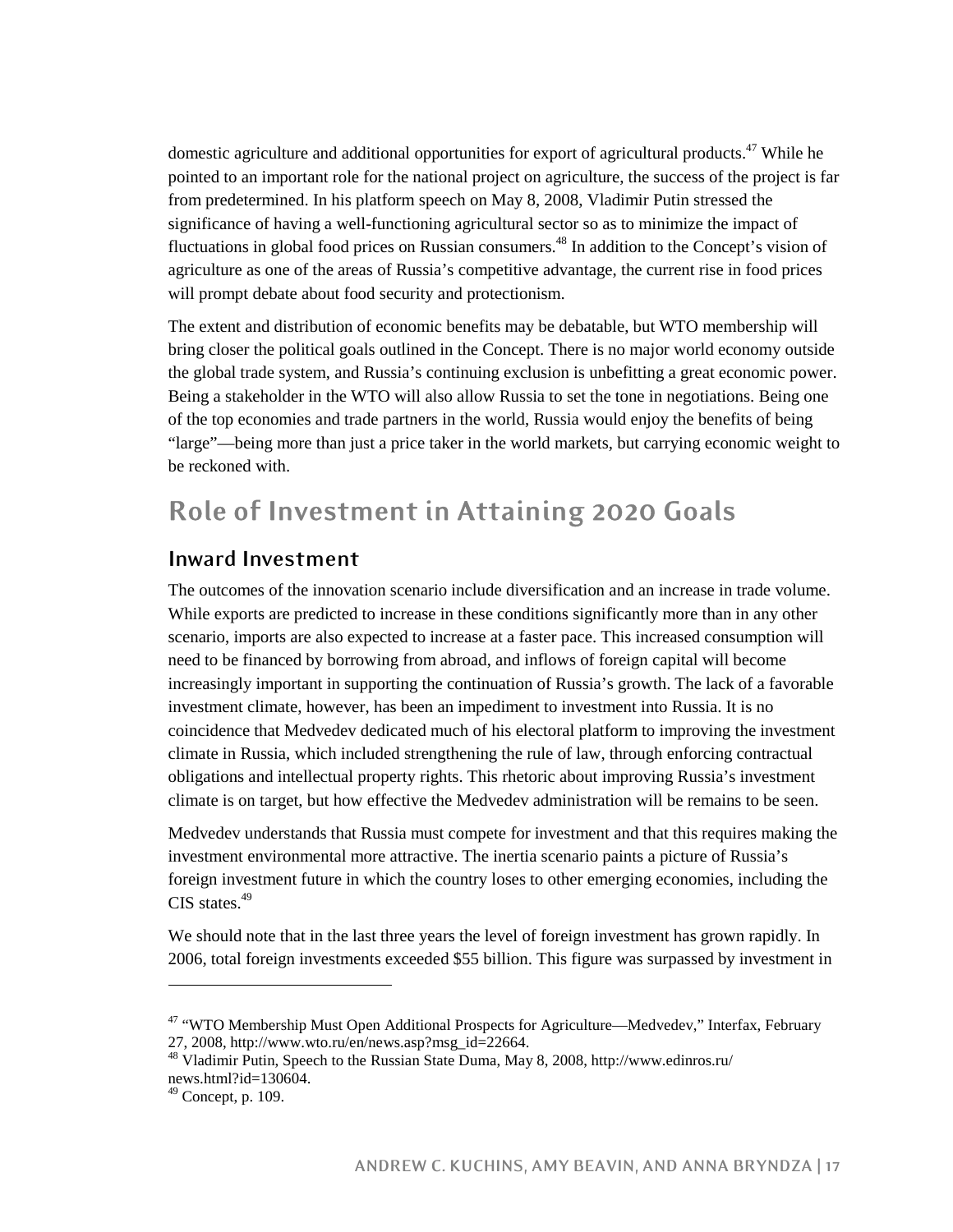the first half of 2007 alone, when foreign investment amounted to \$60 billion and reached \$121 billion by the end of the year.<sup>50</sup> One of the principal issues with foreign investment into Russia has been the fact that inward FDI was accompanied by a flight of capital, causing net FDI to remain low. The turning point was in 2006, when capital flight came to a halt, increasing Russia's performance. In 2007, inward FDI reached \$28 billion and accounted for 3.7 percent of Russia's GDP.

Developed Western countries remain the major investors in the Russian economy both in terms of accumulated investments and investment flows. Setting aside investment from Cyprus, Luxemburg, and the British Virgin Islands (which have special tax regimes and where investment is difficult to interpret, as a large share is composed of Russian capital reinvestment), the Netherlands, the United Kingdom, Germany, the United States, France, Switzerland, and Japan have the highest investment stakes in the Russian economy.

Europe has and can be expected to play a key role in Russia's inward investment. In the first half of 2007, the largest investment flows were from the United Kingdom and the Netherlands. The U.S. investment position in Russia has been weakening. While the absolute volumes of investment from the United States into Russia have been on the rise, the relative share has been declining. In 2006, the U.S. investments accounted for only 3 percent of total investment into Russia.

One of the major obstacles to increased U.S. investment is the absence of a bilateral investment treaty (BIT). While signed in 1992 and ratified by the United States a year later, the U.S.-Russia BIT was never ratified by the Duma and thus never entered into legal force. The treaty included provisions for national and MFN treatment of investment, protection from expropriation, and dispute resolution specifications. The Yukos affair brought to light the disadvantaged position in which American investors found themselves, compared to many European shareholders who had various avenues for legal action. Fortunately, a decade and a half later, the issue is again commanding top priority on the bilateral agenda. Negotiation of a new BIT has been included in the U.S.-Russia Sochi Declaration.<sup>51</sup> Speedy progress in this regard is in the interest of both parties, given the significance to the United States of safeguarding its investment interests and Russia's need to attract foreign investment.

Almost unnoticeably tucked into the Concept is a surprising comment that in case restrictions on investment into strategic sectors remain in place, other sectors will quickly become saturated with foreign investment, leaving the level of FDI at 2.5 percent in the inertia scenario. While true, this appears to contradict present policies that include a March 21, 2008, adoption of the federal law "Regarding Foreign Access to Strategic Assets."

<sup>&</sup>lt;sup>50</sup> Federal State Statistical Service of the Russian Federation, "Foreign Investments in the Economy of Russia by Kinds of Economic Activities," http://www.gks.ru/free\_doc/2007/b07\_06/3/14-05.htm.

<sup>&</sup>lt;sup>51</sup> "Fact Sheet: U.S.-Russia Strategic Framework Declaration," news release, White House, Washington, D.C., http://www.whitehouse.gov/news/releases/2008/04/20080406-5.html.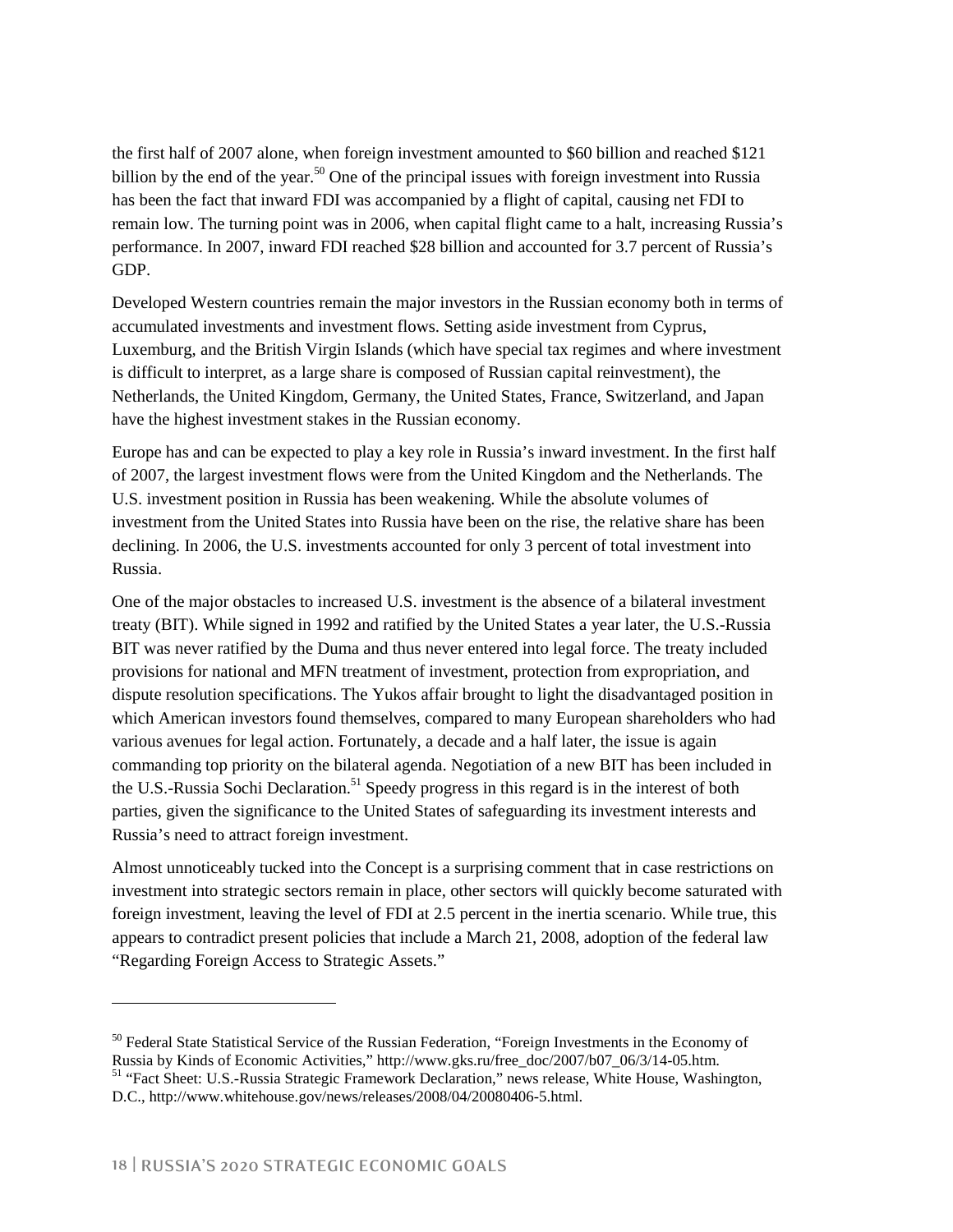The majority of foreign investment is directed toward wholesale and retail trade (23.7 percent in 2006) and manufacturing sectors (27.5 percent). In 2006, mining and quarrying accounted for only 14.1 percent of investment. This is consistent with the fact that current economic growth in Russia is fueled by consumer demand.<sup>52</sup>

We expect that looking to 2020, the West will continue to play the key role as a source of Russia's foreign investment in general and FDI specifically. Europe will continue to increase its share, while there may be a drop in investment from countries with favorable taxation policies, such as Cyprus and Luxemburg. The future role of Asia remains unclear. Though still remaining in the top 10 countries in terms of accumulated investment in 2006, Japan was not on the list of the top sources of investment flows, preferring investment into the rest of Asia, North America, and Western Europe instead. Chinese outward investment is growing slowly relative to its economic potential and is very concentrated in the government-controlled transnational corporations (TNCs). It is Europe and the United States that most likely will meet Russia's growing needs for investment as its current account deteriorates.

#### **Outward Investment**

Since its independence, Russia's outward investment has been to a large degree a measure of capital flight rather than a source of strategic investment. Increased confidence in Russia's economic future has been accompanied by a change in the composition of Russian investment abroad. The share of FDI and portfolio investment has increased as the share of other investments, such as bank deposits, has declined. In 2007, the amount of direct investment tripled compared with 2006, increasing its share of total investment from 6 percent in 2006 to 12 percent in 2007.

The Concept recognizes the future increased role of developing countries' TNCs and touts this as a method of not only exporting capital, but also as a means of becoming a part of global valueadded chains and the world economy in general.<sup>53</sup> Russia is a clear leader among the transition economies in terms of outward investment. In 2007, Russia's direct investment outflows surpassed \$9 billion, accounting for 12 percent of the total investment made by Russian organizations abroad.

Most of these outflows are a result of the global expansion of Russian TNCs, as well as the regional expansion of Russian banks.<sup>54</sup> Most of the TNC expansion took place in the extractive industries as these firms attempted to gain control over distribution and solidify market share abroad.<sup>55</sup>

<sup>52</sup> Troika Dialog, "Strategy 2020."

<sup>53</sup> Concept, p. 12.

<sup>54</sup> UN Conference on Trade and Development (UNCTAD), *World Investment Report, 2007: Transnational Corporations, Extractive Industries and Development* (New York: United Nations, 2007), http://www.unctad.org/en/docs/wir2007\_en.pdf.

 $55$  Ibid, p. xix.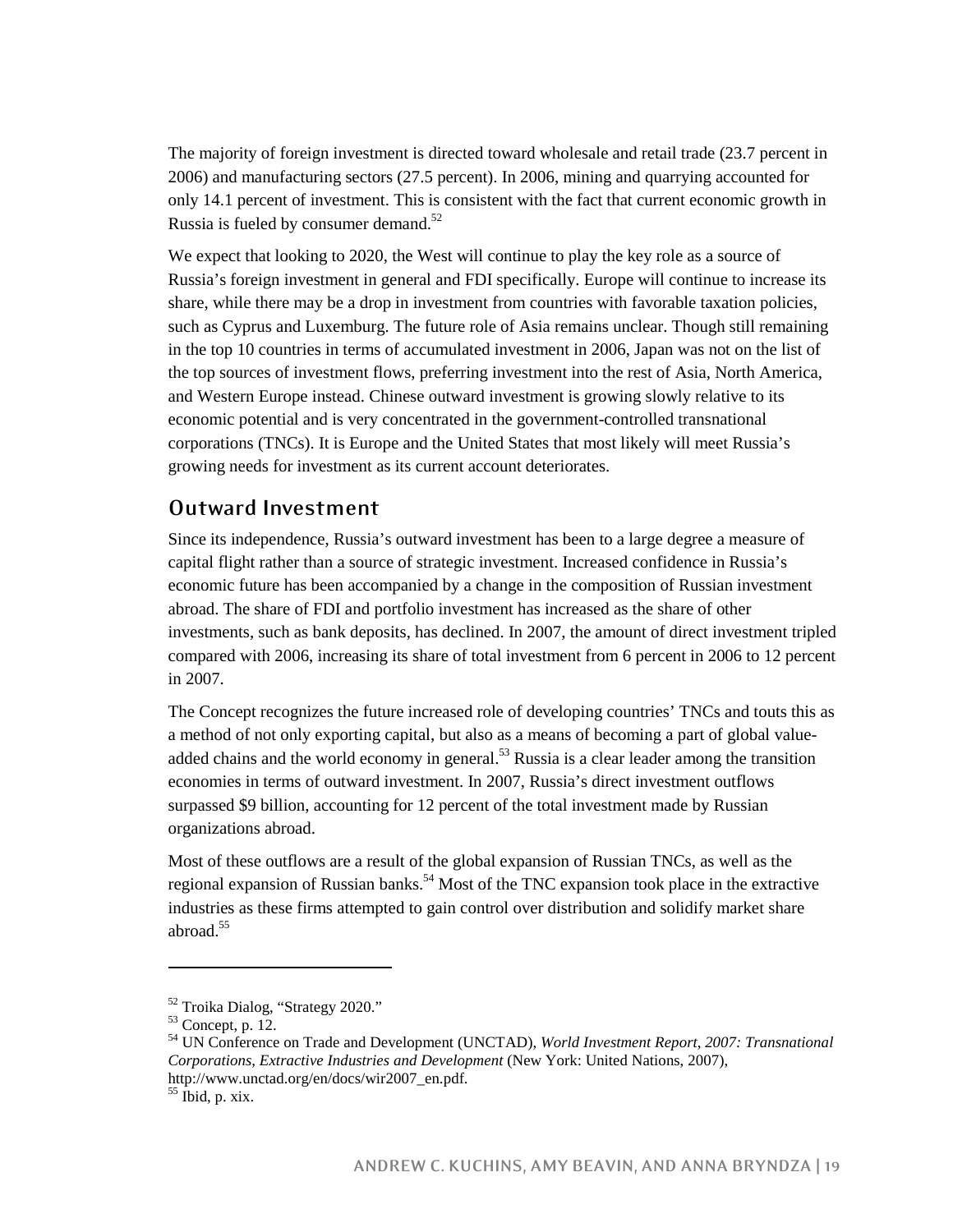The world economy, according to the Concept, will be characterized by two major trends in FDI: acceleration of growth in FDI in general and a shift in capital movement toward direct strategic investment.<sup>56</sup> Much of Russia's outward FDI by energy TNCs is a combination of precisely such strategic investment, however, with the primary goal being securing market access.

Russian companies have not focused very much yet on mergers and acquisitions abroad, but with the growth of the Russian economy and increased access to capital, such an approach will accelerate in the future. Already the expansion of Russian companies abroad has elicited criticism in target countries, as we saw with Gazprom's efforts to purchase the British utility Centrica in 2006.

## **Conclusion and Recommendations**

Further economic integration with the West—especially Europe—will play a major role in facilitating Russia's capacity to achieve the broadly articulated goals of the innovation scenario of the 2020 Strategic Concept, first as a source of high-technology imports to promote Russia's economic modernization and diversification and second as sources of FDI, as well as attractive investment opportunities for Russian capital. However, these markets will be very difficult to penetrate for Russian exports outside natural resources and commodities. In this regard the West is unlikely to be as helpful in the 2020 time frame in promoting diversification as increasing exports to Russia's regional neighbors, especially those states in the Commonwealth of Independent States. Russian industry and manufacturing here may have some comparative advantages, including geographical proximity and existing transport infrastructure, shared industrial base and supply ties, and language and culture that will help these countries modernize their own economies.

Based on this analysis, we offer the following conclusions and recommendations:

- **Liberalization Will Drive Competitiveness.** Increasing its competitiveness in various niches in manufacturing will be imperative for Russia to meet its goals for diversification and innovation. Continue trade liberalization including accession to the WTO and subsequently negotiating an FTA agreement with Europe.
- **Better to Act Sooner rather than Later.** The pain of trade liberalization for uncompetitive Russian industries will be politically and economically more tolerable while Russia continues to enjoy large trade surpluses and a very strong macroeconomic position as it does now, since the Russian government will have more room to provide incentives for adaptation and retraining of workforces in declining industries.
- **Encourage More not Less Foreign Investment.** Increased foreign investment will play a more important role in sustaining the next phase of Russian economic growth than it did in the last decade. The Medvedev-Putin team must act on their promises to strengthen rule of

 $56$  Concept, p. 13.